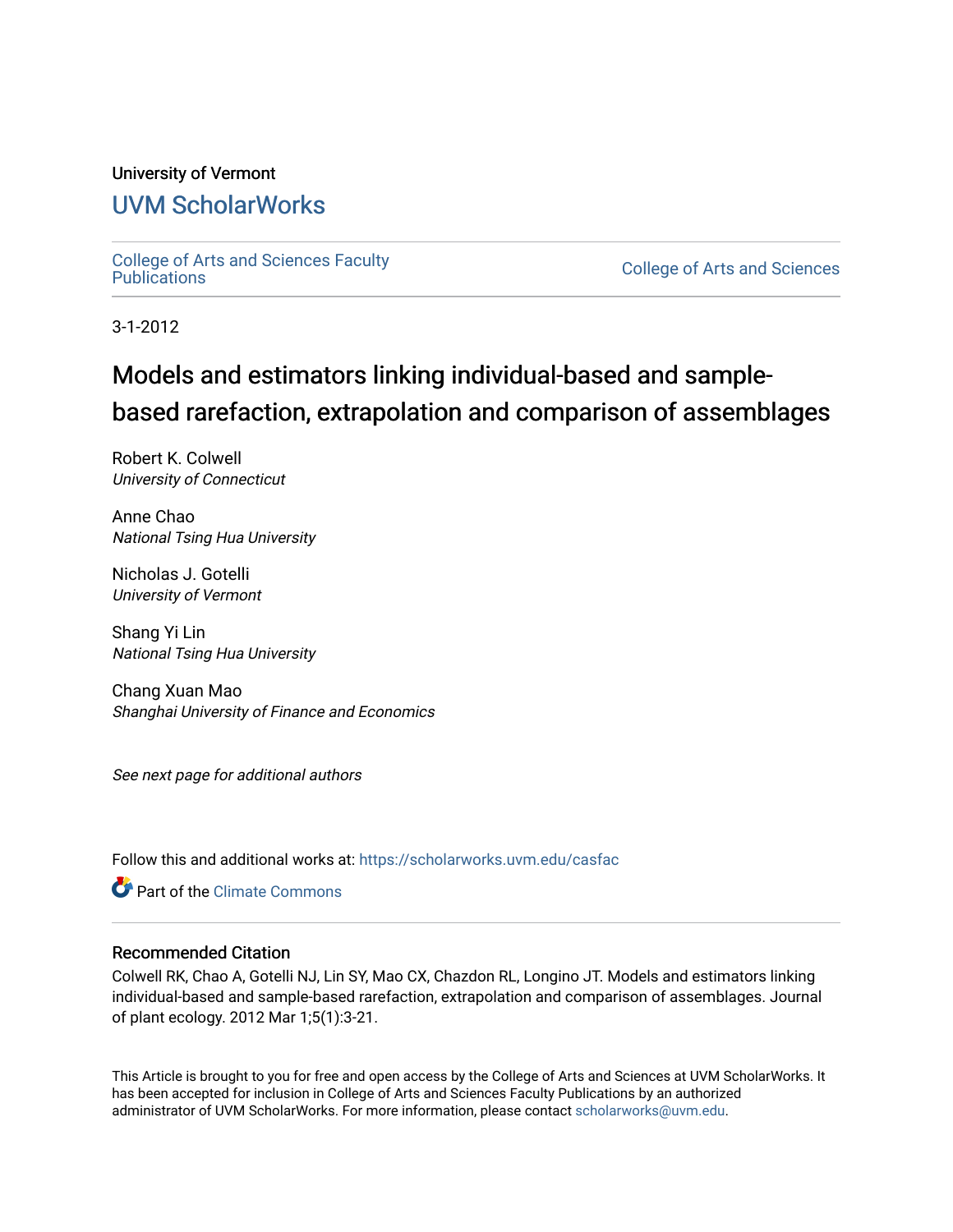## Authors

Robert K. Colwell, Anne Chao, Nicholas J. Gotelli, Shang Yi Lin, Chang Xuan Mao, Robin L. Chazdon, and John T. Longino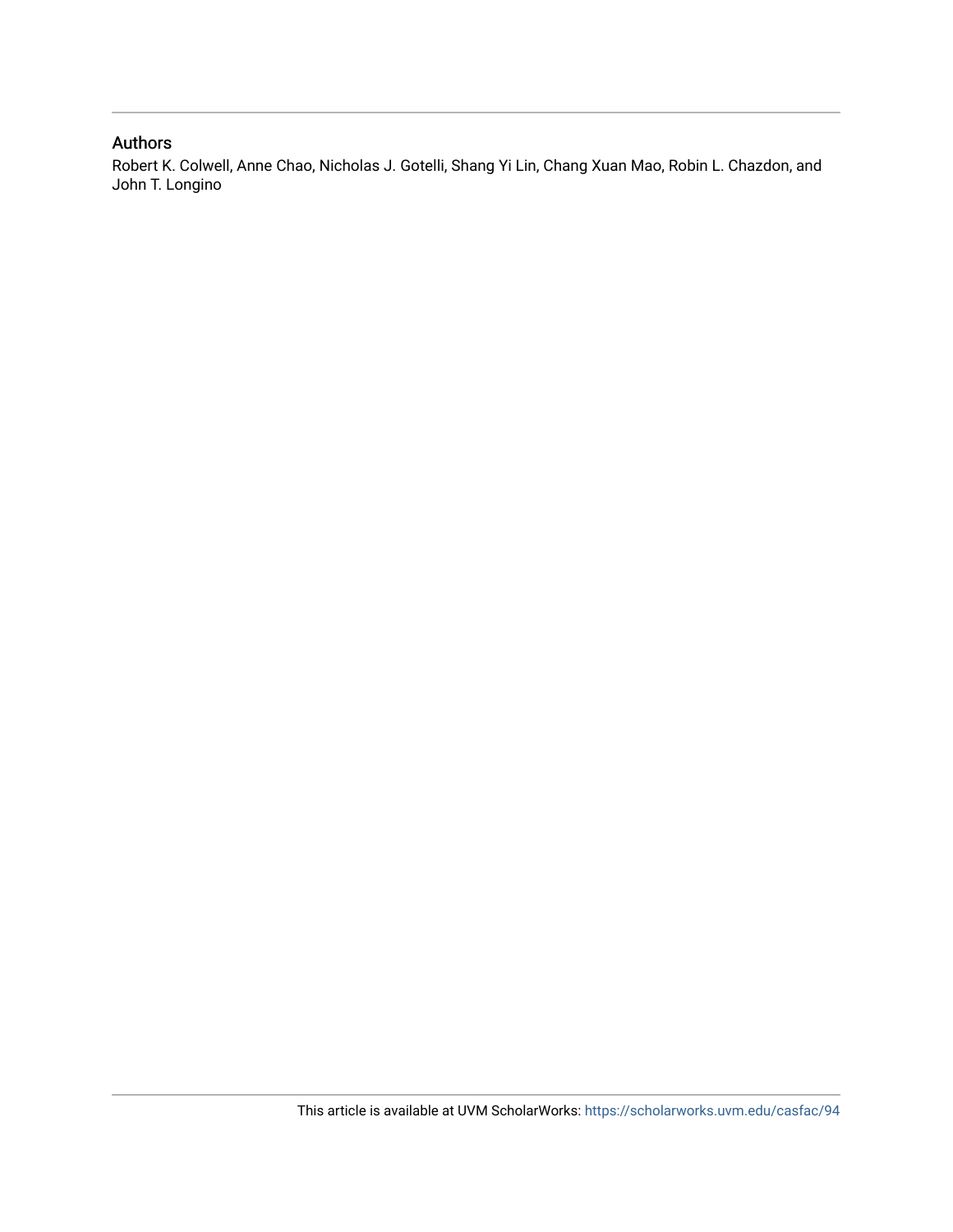#### Journal of Plant Ecology

VOLUME 5, NUMBER 1, PAGES 3–21

MARCH 2012

doi: 10.1093/jpe/rtr044

available online at www.jpe.oxfordjournals.org

# Models and estimators linking individual-based and sample-based rarefaction, extrapolation and comparison of assemblages

Robert K. Colwell $^{l_{\,\prime}\ast}$ , Anne Chao $^{2}$ , Nicholas J. Gotelli $^{3}$ , Shang-Yi Lin $^{2}$ , Chang Xuan Mao<sup>4</sup>, Robin L. Chazdon<sup>1</sup> and John T. Longino<sup>5</sup>

<sup>2</sup> Institute of Statistics, National Tsing Hua University, Hsin-Chu 30043, Taiwan

<sup>3</sup> Department of Biology, University of Vermont, Burlington, VT 05405, USA

<sup>5</sup> Department of Biology, University of Utah, Salt Lake City, UT 84112, USA

- \*Correspondence address. Department of Ecology and Evolutionary Biology, University of Connecticut, Storrs,
- CT 06269, USA. E-mail: colwell@uconn.edu

## Abstract

#### Aims

In ecology and conservation biology, the number of species counted in a biodiversity study is a key metric but is usually a biased underestimate of total species richness because many rare species are not detected. Moreover, comparing species richness among sites or samples is a statistical challenge because the observed number of species is sensitive to the number of individuals counted or the area sampled. For individual-based data, we treat a single, empirical sample of species abundances from an investigator-defined species assemblage or community as a reference point for two estimation objectives under two sampling models: estimating the expected number of species (and its unconditional variance) in a random sample of (i) a smaller number of individuals (multinomial model) or a smaller area sampled (Poisson model) and (ii) a larger number of individuals or a larger area sampled. For sample-based incidence (presence–absence) data, under a Bernoulli product model, we treat a single set of species incidence frequencies as the reference point to estimate richness for smaller and larger numbers of sampling units.

#### Methods

The first objective is a problem in interpolation that we address with classical rarefaction (multinomial model) and Coleman rarefaction (Poisson model) for individual-based data and with sample-based rarefaction (Bernoulli product model) for incidence frequencies. The second is a problem in extrapolation that we address with sampling-theoretic predictors for the number of species in a larger sample (multinomial model), a larger area (Poisson model) or a larger number of sampling units (Bernoulli product model), based on an estimate of asymptotic species richness. Although published methods exist for many of these objectives, we bring them together here with some new estimators under a unified statistical and notational framework. This novel integration of mathematically distinct approaches allowed us to link interpolated (rarefaction) curves and extrapolated curves to plot a unified species accumulation curve for empirical examples. We provide new, unconditional variance estimators for classical, individual-based rarefaction and for Coleman rarefaction, long missing from the toolkit of biodiversity measurement. We illustrate these methods with datasets for tropical beetles, tropical trees and tropical ants.

#### Important Findings

Surprisingly, for all datasets we examined, the interpolation (rarefaction) curve and the extrapolation curve meet smoothly at the reference sample, yielding a single curve. Moreover, curves representing 95% confidence intervals for interpolated and extrapolated richness estimates also meet smoothly, allowing rigorous statistical comparison of samples not only for rarefaction but also for extrapolated richness values. The confidence intervals widen as the extrapolation moves further beyond the reference sample, but the method gives reasonable results for extrapolations up to about double or triple the original abundance or area of the reference sample. We found that the multinomial and Poisson models produced indistinguishable results, in units of estimated species, for all estimators and datasets. For sample-based abundance data, which allows the comparison of all three models, the Bernoulli product model generally yields lower richness estimates for rarefied data than either the multinomial or the Poisson models because of the ubiquity of non-random spatial distributions in nature.

 $<sup>1</sup>$  Department of Ecology and Evolutionary Biology, University of Connecticut, Storrs, CT 06269, USA</sup>

<sup>&</sup>lt;sup>4</sup> School of Statistics and Management, Shanghai University of Finance and Economics, Shanghai 200433, China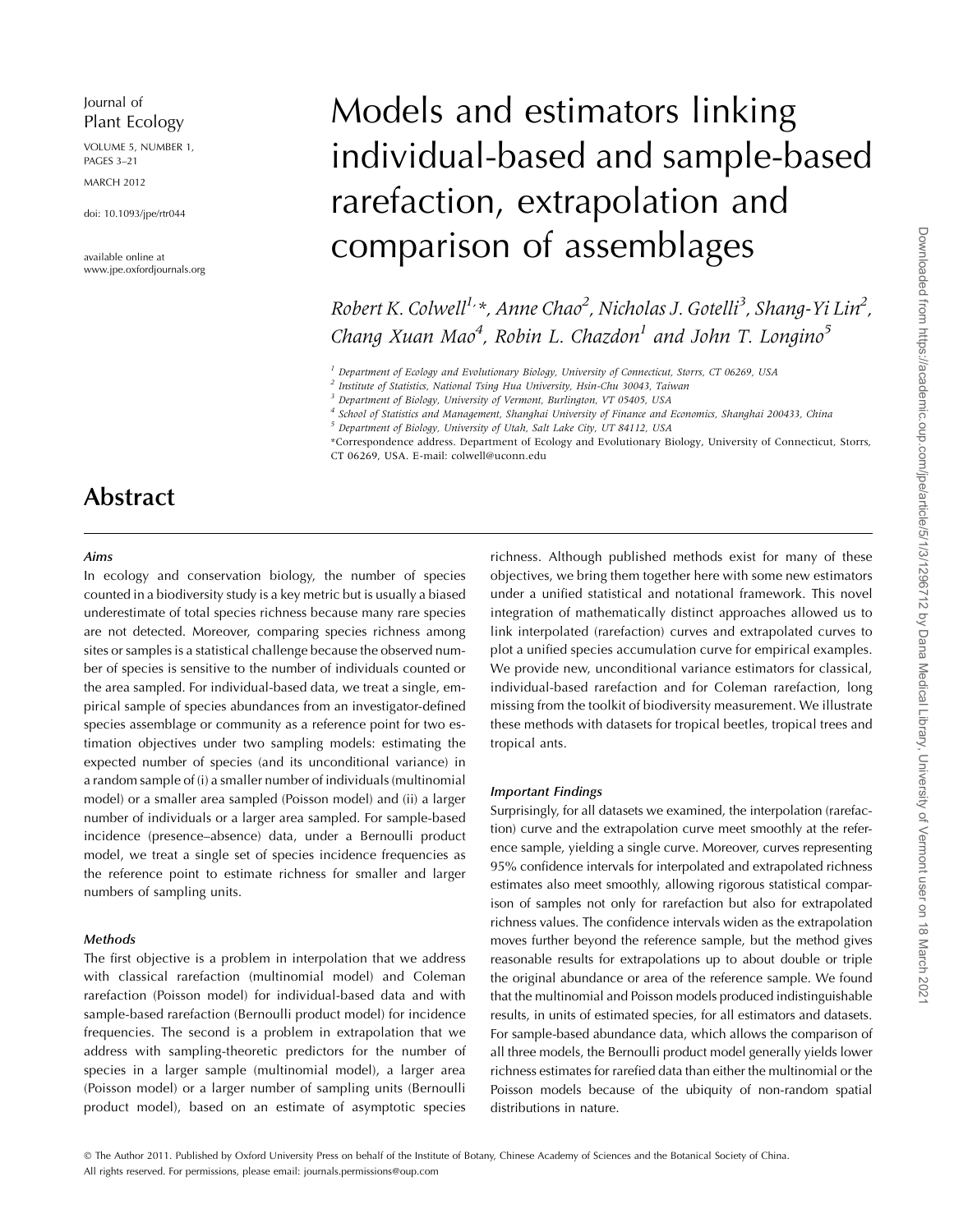Keywords: Bernoulli product model • Coleman curve • multinomial model • Poisson model • random placement • species–area relation

## INTRODUCTION

Exhaustive biodiversity surveys are nearly always impractical or impossible [\(Lawton et al. 1998](#page-19-0)), and the difficulties inherent in estimating and comparing species richness from sampling data are well known to ecologists and conservation biologists. Because species richness increases non-linearly with the number of individuals encountered, the number of samples collected or the area sampled, observed richness is inevitably a downward biased estimate of true richness. 'Adjustment' for differences in sampling effort by calculating simple ratios of species per individual or species per unit of sampling effort seriously distorts richness values and should never be relied upon [\(Chazdon et al. 1999\)](#page-19-0). For assessing and comparing species accumulation curves or rarefaction curves, methods that are based on an explicit statistical sampling model provide a straightforward resolution for many applications [\(Gotelli](#page-19-0) [and Colwell 2011](#page-19-0)).

In many biodiversity studies, the basic units are individuals, ideally sampled randomly and independently, counted and identified to species. We refer to such data as 'individual based'. In many other studies, the sampling unit is not an individual, but a trap, net, quadrat, plot or a fixed period of survey time. It is these sampling units, and not the individual organisms, that are sampled randomly and independently. If the number of individuals for each species appearing within each sampling unit can be measured or approximated, we refer to the resulting data as 'sample-based abundance data'. For many organisms, especially microorganisms, invertebrates or plants, only the incidence (presence or absence) of each species in each sampling unit can be accurately recorded. We refer to such a dataset as 'sample-based incidence data' ([Gotelli and](#page-19-0) [Colwell 2001](#page-19-0)).

For individual-based data, we treat a single, empirical sample of species abundances, which we refer to as the 'abundance reference sample' from an investigator-defined species assemblage or community as a reference point for two estimation problems: (i) estimating the expected number of species (and its variance) in a random sample of a smaller number of individuals or a smaller area sampled and (ii) estimating the number of species (and its variance) that might be expected in a larger number of individuals or a larger area sampled. The first is an 'interpolation' problem that is addressed with classical rarefaction and Coleman rarefaction. The second is an 'extrapolation' problem that we address with samplingtheoretic predictors for the number of species in a larger sample or larger area based on an estimated asymptotic species richness.

Received: 20 July 2011 Revised: 15 October 2011 Accepted: 17 October 2011

For sample-based incidence data, the statistical equivalent of the abundance reference sample is the 'incidence reference sample', the set of incidence frequencies among the sampling units, one frequency for each observed species over all sampling units. For interpolation and extrapolation, we treat these incidence frequencies in nearly the same way that we treat the list of species abundances in a single abundance reference sample (with appropriate statistical modifications), to estimate richness for smaller and larger numbers of sampling units. For sample-based abundance data, the abundances are either first converted to incidences (presence or absence) before applying incidence-based methods or else abundances are summed across sampling units and individual-based (abundance) methods are applied to the sums.

Both interpolation and extrapolation from an empirical reference sample can be viewed as estimating the form of the underlying species accumulation curve. This curve is a plot of species richness as a function of the number of individuals or sampling units, including both smaller and larger numbers of individuals or sampling units than in the reference sample. We model the species accumulation curve as asymptotic to an estimate of the species richness of the larger community or assemblage represented by the empirical reference sample ([Fig. 1](#page-4-0)).

In this paper, for the interpolation (rarefaction) problem for individual-based (abundance) data, we present a unified statistical framework for two distinct approaches: (i) a multinomial model for classical rarefaction [\(Heck et al. 1975;](#page-19-0) [Hurlbert](#page-19-0) [1971](#page-19-0); [Sanders 1968;](#page-20-0) [Simberloff 1979;](#page-20-0) [Smith and Grassle 1977](#page-20-0)) and (ii) a continuous Poisson model for Coleman's 'randomplacement' rarefaction method [\(Coleman 1981;](#page-19-0) [Coleman et al.](#page-19-0) [1982](#page-19-0)). For sample-based (incidence) data, we present a 'Bernoulli product model' for sample-based rarefaction [\(Shinozaki](#page-20-0) [1963](#page-20-0), [Ugland et al. 2003](#page-20-0) and [Colwell et al. 2004,](#page-19-0) with an instructive historical perspective by [Chiarucci et al. 2008](#page-19-0)).

For the extrapolation problem, we present—in the same unifying statistical framework as for interpolation—non-parametric methods for projecting rarefaction curves beyond the size of the reference sample under all three models. For the multinomial model, first explored for extrapolation by [Good and Toulmin](#page-19-0) [\(1956\)](#page-19-0), we rely on published work by [Solow and Polasky](#page-20-0) [\(1999\)](#page-20-0), [Shen et al. \(2003\)](#page-20-0) and [Chao et al. \(2009\)](#page-19-0). For the Poisson model, we follow [Chao and Shen \(2004\),](#page-19-0) in which the pioneering work by [Good and Toulmin \(1956\)](#page-19-0) was discussed. Alternative approaches to the extrapolation of individual-based rarefaction curves include the little-used 'abundification' method of [Hayek and Buzas \(1997\)](#page-19-0) and the mixture model of [Mao \(2007\)](#page-20-0). Extrapolating sample-based rarefaction curves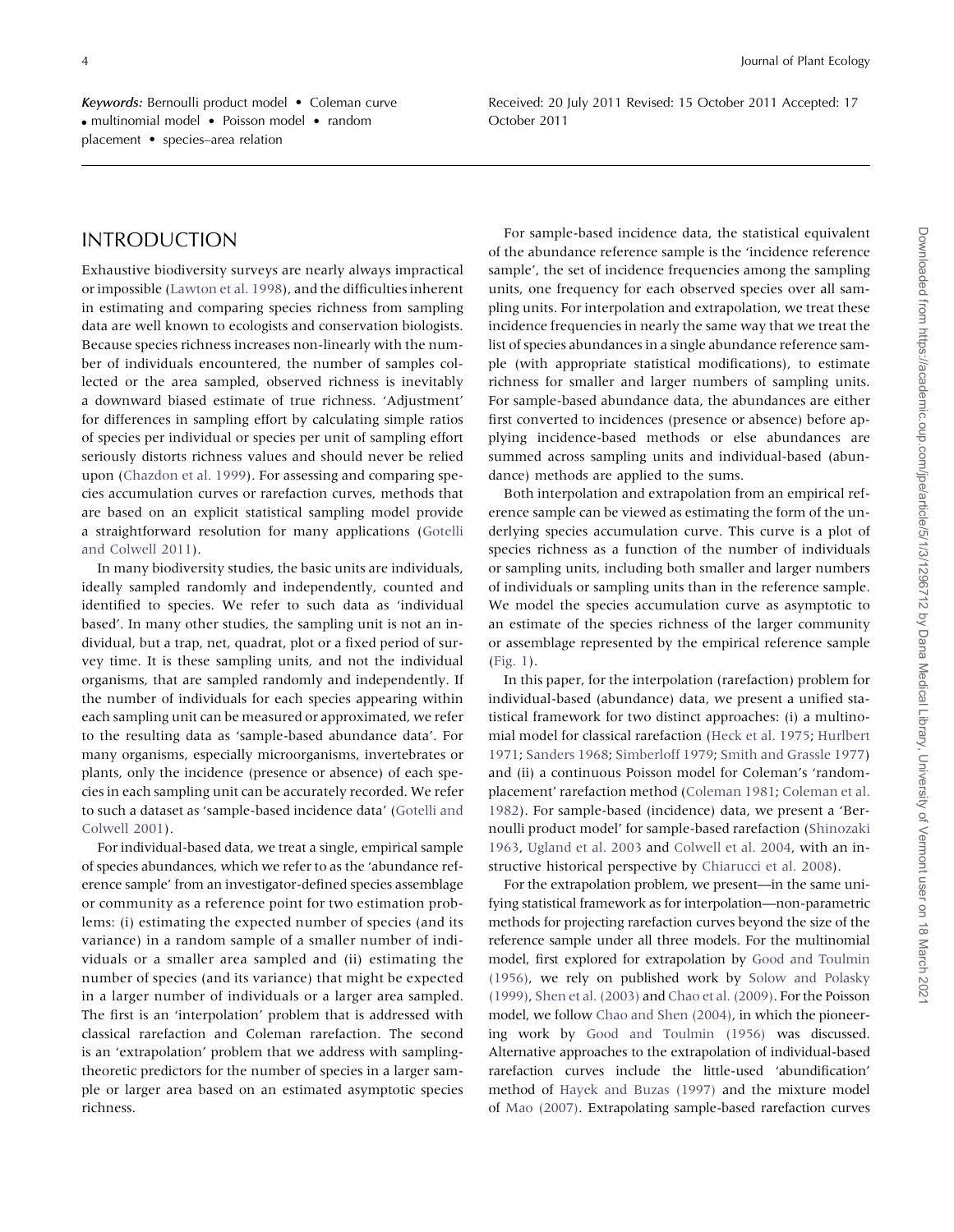<span id="page-4-0"></span>

Figure 1: concepts and notation for interpolation (solid curves) and extrapolation (dashed curves) from an abundance reference sample (individual-based models) or an incidence reference sample (sample-based models), indicated by filled black circles, under three statistical models: (a) the multinomial model,  $(b)$  the Poisson model and  $(c)$  the Bernoulli product model.  $S_{est}$  is the estimated asymptotic number of species in the assemblage. The reference sample of  $n$  individuals (multinomial), the individuals found in area A (Poisson) or T sampling units (Bernoulli product model) reveals  $S_{\text{obs}}$  species. Interpolation (rarefaction) shows the estimated number of species  $\tilde{S}_{ind}(m)$  found among *m* individuals,  $m < n$  (multinomial, Equation 4), the estimated number of species  $\tilde{S}_{area}(a)$  found area a,  $a < A$  (Poisson, Equation 6), or the estimated number of species  $\tilde{S}_{\text{sample}}(t)$  found in t sampling units,  $t < T$  (Bernoulli product, Equation 17). Extrapolation shows the estimated number of species  $\tilde{S}_{ind}(n + m^*)$  found among an augmented sample of  $n + m^*$  (multinomial, Equation 9) individuals, the estimated number of species  $\tilde{S}_{area}(A + a^*)$  found in a larger area  $A + a^*$  (Poisson, Equation 12) or the estimated number of species  $\tilde{S}_{sample}(T + t^*)$  found in  $T + t^*$  sampling units (Bernoulli product, Equation 18), For extrapolation,  $\tilde{m}^*_g$  estimates the number of additional individuals (multinomial, Equation 11),  $\tilde{a}^*_{g}$  the additional area (Poisson, Equation 14) and  $\tilde{t}_g^*$  the additional number of sampling units (Bernoulli product, Equation 20), required to reach proportion  $q$  of the asymptotic richness  $S_{est}$ .

beyond the incidence reference sample has been investigated by [Colwell et al. \(2004\)](#page-19-0), [Mao et al. \(2005\)](#page-19-0), [Mao and Colwell \(2005\)](#page-19-0) and [Mao \(2007\),](#page-20-0) but those methods, although theoretically useful and flexible, are based on rather complicated mixture models. Here, we take a simpler approach to extrapolation for the Bernoulli product model (e.g. [Burnham and Overton 1978\)](#page-19-0), in hopes that it will be more widely applied.

The principal use of rarefaction curves has long been the comparison of species richness among empirical samples that differ in the total number of individuals (e.g. [Lee et al. 2007](#page-19-0); [Sanders 1968](#page-20-0), among many others) or among sample-based datasets that differ in the total number of sampling units (e.g. [Longino and Colwell 2011;](#page-19-0) [Norden et al. 2009,](#page-20-0) among many others). Rigorous comparison of rarefaction curves at a common number of individuals or a common number of sampling units requires computation of confidence intervals for these curves. However, existing variance estimators for individual-based (classical) rarefaction ([Heck et al. 1975](#page-19-0)) and for Coleman rarefaction ([Coleman et al. 1982\)](#page-19-0) are not appropriate for this purpose because they are conditional on the reference sample.

For sample-based rarefaction, [Colwell et al. \(2004\)](#page-19-0) derived an unconditional variance estimator, which we use as a model to develop simple, approximate expressions for the unconditional variance for both classical rarefaction and Coleman's random-placement rarefaction, long missing from the toolkit of biodiversity measurement and estimation for individualbased data ([Gotelli and Colwell 2011\)](#page-19-0). These unconditional variance expressions assume that the reference sample represents a random draw from a larger (but unmeasured) community or species assemblage, so that confidence intervals for rarefaction curves remain 'open' at the full-sample end of the curve. In contrast, traditional variance estimators for rarefaction (e.g. [Heck et al. 1975](#page-19-0); [Ugland et al. 2003](#page-20-0)) are conditional on the sample data, so that the confidence interval closes to zero at the full-sample end of the curve, making valid comparisons of curves and their confidence intervals inappropriate for inference about larger communities or species assemblages. For all three models, we also provide unconditional variance estimators for extrapolation, modeled on the estimators of [Shen et al. \(2003\)](#page-20-0) and [Chao and Shen \(2004\).](#page-19-0)

For individual-based methods, we illustrate interpolation, extrapolation and comparison between reference samples from different assemblages using datasets from old-growth and nearby second-growth forests in two regions of Costa Rica. One dataset, from southwestern Costa Rica, is for beetles [\(Janzen 1973a](#page-19-0), [1973b](#page-19-0)) and the other, from northeastern Costa Rica, is for trees [\(Norden et al. 2009](#page-20-0)). We illustrate samplebased methods with biogeographical data for Costa Rican ants sampled at five elevations along an elevational transect [\(Longino and Colwell 2011\)](#page-19-0). We use the unconditional variance formulas to construct 95% confidence intervals for both interpolated and extrapolated values. For extrapolation, we also show, for all three models, how to estimate the sample size required to reach a specified proportion of the estimated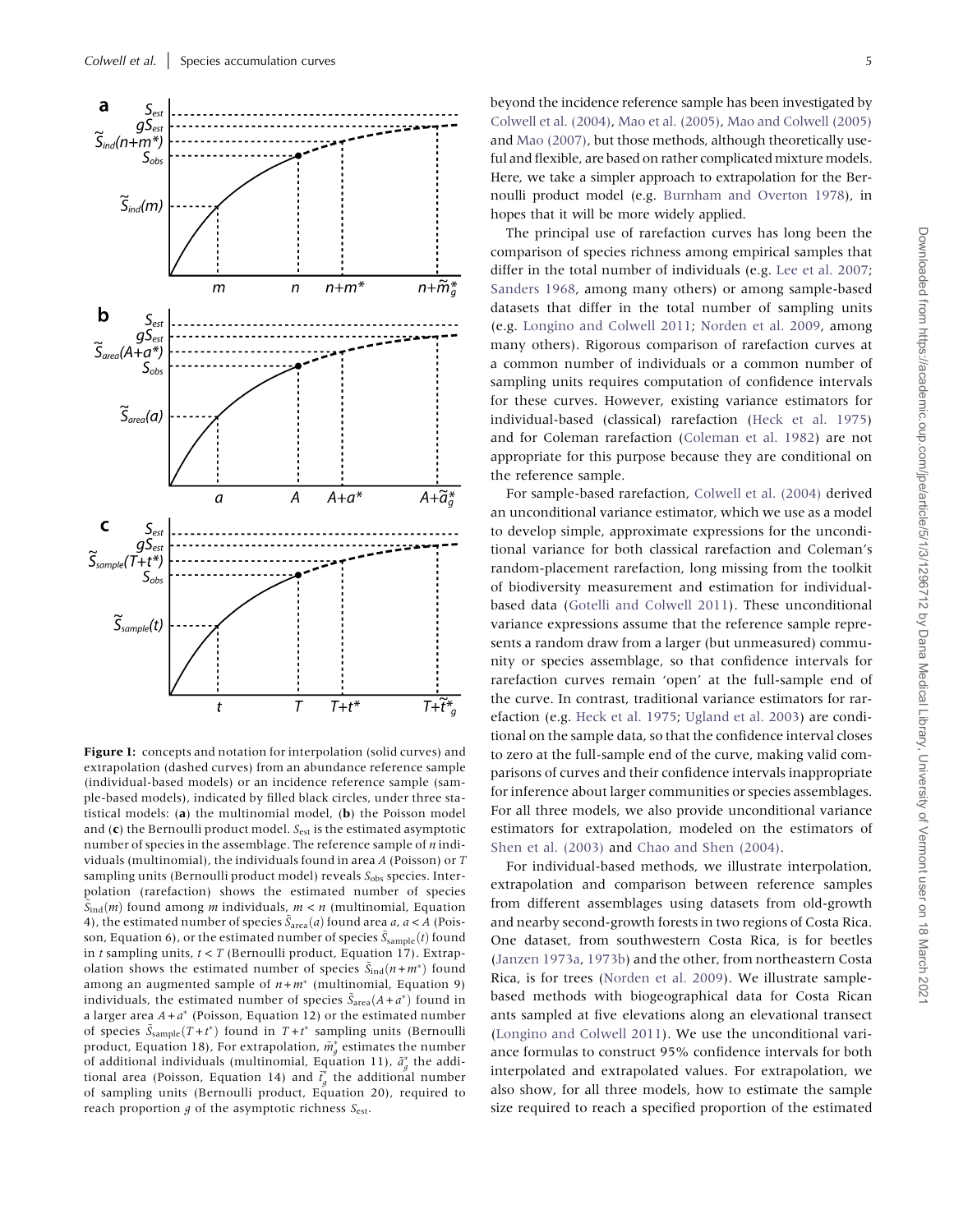asymptotic species richness, following the approach of [Chao](#page-19-0) [and Shen \(2004\)](#page-19-0) and [Chao et al. \(2009\).](#page-19-0)

## THE MODELS

#### Individual-based (abundance) data

Consider a species assemblage consisting of N individuals, each belonging one of S different species. Species i has  $N_i$  individuals, representing proportion  $p_i = N_i/N$  of the total,  $\sum_{i=1}^{S} N_i = N$ . A single, representative sample of  $n$  individuals, the reference sample, is drawn at random from the assemblage, from an area A units in size. Each individual in the reference sample is identified to species (or to some other consistently applied taxonomic rank, DNA sequence similarity or functional group assignment). The total number of species observed in the sample is  $S_{\text{obs}}$ , with the *i*th species represented by  $X_i$  individuals,  $\sum_{i=1}^{S} X_i = n$  (only species with  $X_i > 0$  contribute to  $S_{obs}$  in the reference sample). We define the 'abundance frequency count'  $f_k$  as the number of species each represented by exactly  $X_i = k$  individuals in the reference sample,  $0 \le k \le n$ . Formally,  $f_k = \sum_{i=1}^{S} I(X_i = k)$ , where  $I(\cdot)$  is an indicator function that equals 1 when true and 0 otherwise, so that  $\sum_{k=1}^{n} kf_k = n$ ,  $S_{\text{obs}} = \sum_{k=1}^{n} f_k$ . The number of species present in the assemblage but not detected in the reference sample is thus represented as  $f_0$ .

For most assemblages, no sampling method is completely unbiased in its ability to detect individuals of all species (e.g. [Longino and Colwell 1997\)](#page-19-0). For this reason, a 'representative' sample is necessarily defined as one that is random within the capabilities of the sampling method in relation to the taxon sampled. We use the term 'assemblage' to refer to the set of all individuals that would be detected with this sampling method in a very large sample. In other words, we assume in this paper that the assemblage is the effectively infinite sampling universe from which the reference sample has been collected.

We consider two alternative sampling models for individual-based (abundance) data. In the 'multinomial model' for classical, individual-based rarefaction ([Hurlbert 1971](#page-19-0)), the reference sample is of fixed size  $n$ , within which discrete and countable organisms are assumed to be distributed among species multinomially. The assemblage has S species, in relative abundances (proportions)  $p_1, p_2, \ldots p_s$ , so that the probability distribution is

$$
P(X_1 = x_1, \dots, X_S = x_S) = \frac{n!}{x_1! \dots x_S!} p_1^{x_1} p_2^{x_2} \dots p_S^{x_S}.
$$
 (1)

The multinomial model assumes that the sampling procedure itself does not substantially alter relative abundances of species  $(p_1, p_2, \ldots, p_s)$ . We assume that, in most biological applications, the biological populations in the assemblage being sampled are sufficiently large that this assumption is met. If this assumption is not met, the hypergeometric model, which describes sampling without replacement, is technically more appropriate ([Heck et al. 1975](#page-19-0)), but in practice the two probability distributions differ little if sample size  $(n)$  is small relative to assemblage size (N).

In the 'continuous Poisson model' or Coleman rarefaction ([Coleman 1981](#page-19-0)), the reference sample is defined not by  $n$ , the number of individuals sampled, but instead by a specified area A (or a specified period of time), within which the ith species occurs at a species-specific mean rate  $A\lambda_i$ , so that the probability distribution is

$$
P(X_1 = x_1, \dots, X_S = x_S) = \prod_{i=1}^S (A\lambda_i)^{x_i} \frac{\exp(-A\lambda_i)}{x_i!}.
$$
 (2)

Based solely on information in the reference sample of  $n$ individuals or the individuals from area A, counted and identified to species, we have these six complementary objectives for abundance-based data ([Fig. 1a and b\)](#page-4-0): (i) to obtain an estimator  $\tilde{S}_{ind}(m)$  for the expected number of species in a random sample of *m* individuals from the assemblage ( $m < n$ ) or (ii) an estimator  $\tilde{S}_{area}(a)$  for the expected number of species in a random area of size *a* within the reference area of size  $A$  ( $a < A$ ); (iii) to obtain an estimator  $\tilde{S}_{ind}(n + m^*)$  for the expected number of species in an augmented sample of  $n + m^*$  individuals from the assemblage ( $m^* > 0$ ), given  $S_{\text{obs}}$ , or (iv) an estimator  $\tilde{S}_{area}(A+a^*)$  for the expected number of species in an augmented area  $A + a^*$  ( $a^* > 0$ ), given  $S_{\text{obs}}$ ; and (v) to find an predictor  $\tilde{m}_g^*$  for the number of additional individuals or (vi) the additional area  $\tilde{a}^*_{g}$  required to detect proportion g of the estimated assemblage richness  $S_{est}$ .

#### Sample-based incidence data

Consider a species assemblage consisting of S different species, each of which may or may not be found in each of T independent sampling units (quadrats, plots, traps, microbial culture plates, etc.) The underlying data consist of a species-bysampling-unit incidence matrix, in which  $W_{ii} = 1$ , if species i is detected in sampling unit *j*, and  $W_{ij} = 0$  otherwise. The row sum of the incidence matrix,  $Y_i = \sum_{j=1}^{T} W_{ij}$ , denotes the incidence-based frequency of species  $i$ , for  $i = 1, 2, \ldots, S$ . The frequencies  $Y_i$  represent the incidence reference sample to be rarefied or extrapolated. The total number of species observed in the reference sample is  $S_{obs}$  (only species with  $Y_i$ ) 0 contribute to  $S_{\text{obs}}$ ). We define the 'incidence frequency count'  $Q_k$  as the number of species each represented exactly  $Y_i = k$  times in the incidence matrix sample,  $0 \le k \le T$ . Formally,  $Q_k = \sum_{i=1}^S I(Y_i = k)$ , so that  $\sum_{k=1}^T kQ_k = \sum_{i=1}^S Y_i$ ,  $S_{\text{obs}} = \sum_{k=1}^{T} Q_k$ . Thus,  $Q_1$  represents the number of 'unique' species (those that are detected in only one sample) and  $Q_2$ represents the number of 'duplicate' species (those that are detected in only two samples), in the terminology of [Colwell](#page-19-0) [and Coddington \(1994\),](#page-19-0) while  $Q_0$  denotes the number of species among the S species in the assemblage that were not detected in any of the T sampling units.

For sample-based incidence data, we consider a Bernoulli product model for an incidence reference sample arising from incidence frequencies in a fixed number T of replicate sampling units. Assume that the probability of detecting species  $i$  in any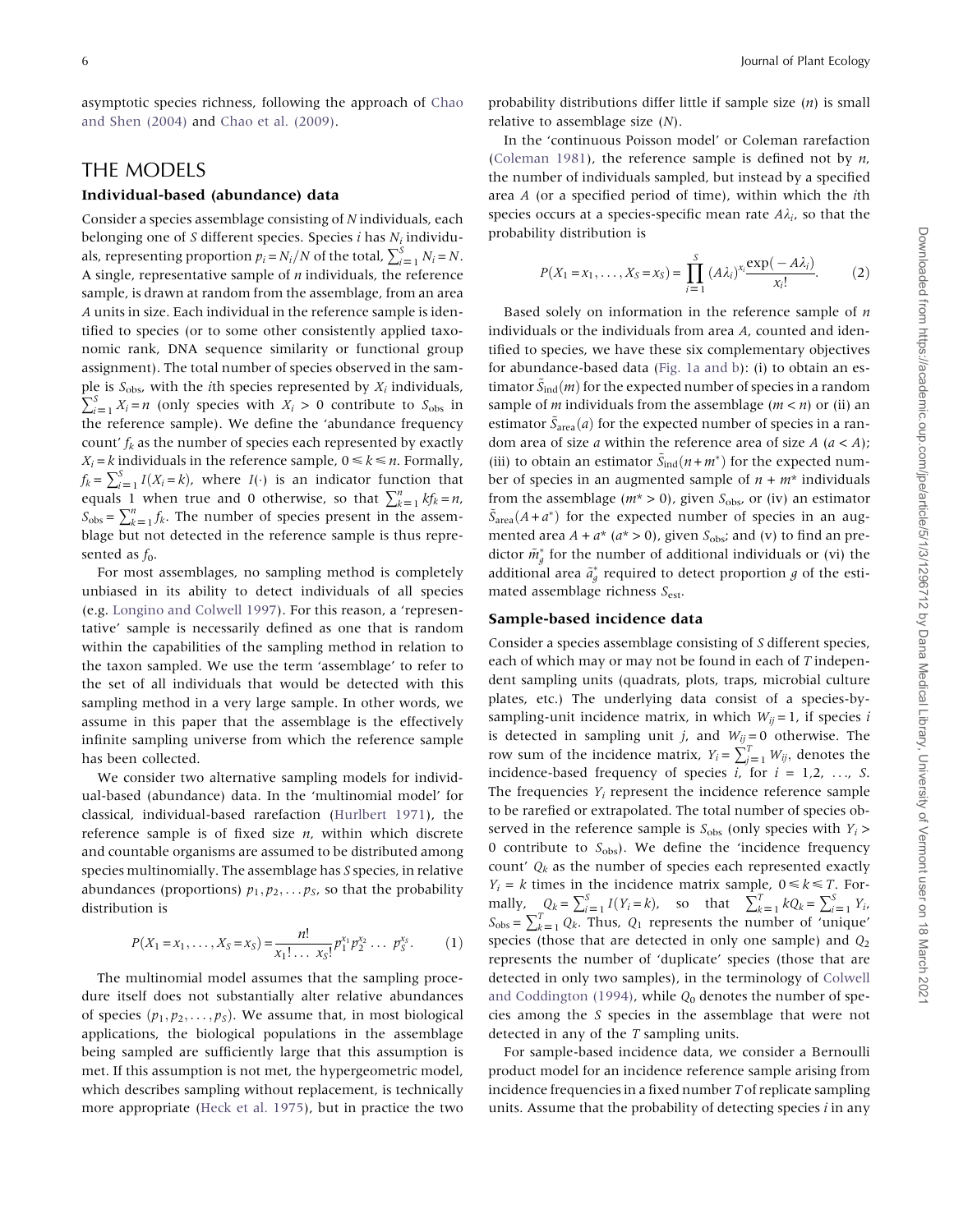one sample is  $\theta_i$ , for  $i = 1, 2, ..., S$ . Here,  $\sum_{i=1}^S \theta_i$  may be greater than 1. (For example, the detection probability of the first species might be 0.6 and for the second species 0.8.) We assume that each  $W_{ij}$  is a Bernoulli random variable (since  $W_{ij} = 0$  or  $W_{ij} = 1$ ), with probability  $\theta_i$  that  $W_{ij} = 1$ . Thus, the probability distribution for the incidence matrix is

$$
P(W_{ij} = w_{ij}; \ \ i = 1, 2, ..., S; \ \ j = 1, 2, ..., T)
$$
  
= 
$$
\prod_{j=1}^{T} \prod_{i=1}^{S} \theta_i^{w_{ij}} (1 - \theta_i)^{1 - w_{ij}} = \prod_{i=1}^{S} \theta_i^{y_i} (1 - \theta_i)^{T - y_i}.
$$
 (3)

This model has been widely used in the context of capture– recapture models (e.g. [Burnham and Overton 1978\)](#page-19-0). The row sums  $(Y_1, Y_2, \ldots, Y_s)$  are the sufficient statistics, and our analysis is based on the incidence frequency counts  $Q_k$  defined from  $(Y_1, Y_2, ..., Y_S)$ .

Based solely on information in the incidence reference sample of T sampling units, we have these three complementary objectives for sample-based incidence data ([Fig. 1c\)](#page-4-0): (i) to obtain an estimator  $\tilde{S}_{sample}(t)$  for the expected number of species in a random set of  $t$  sampling units from the  $T$  sampling units defining the reference sample  $(t < T)$ , (ii) to obtain an estimator  $\tilde{S}_{\text{sample}}(T + t^*)$  for the expected number of species in an augmented set of  $T + t^*$  sampling units ( $t^* > 0$ ) from the assemblage, given  $S_{\text{obs}}$ , and (iii) to find a predictor  $\tilde{t}_g^*$  for the number of additional sampling units required to detect proportion  $g$  of the estimated assemblage richness  $S_{est}$ .

## INDIVIDUAL-BASED INTERPOLATION (RAREFACTION)

#### The multinomial model (classic rarefaction)

For the multinomial model (classical rarefaction), we need to estimate the expected number of species  $S_{ind}(m)$  in a random set of  $m$  individuals from the reference sample  $(m < n)$  [\(Fig. 1a\)](#page-4-0). If we knew the true occurrence probabilities  $(p_1, p_2, \ldots, p_S)$  of each of the S species in the assemblage, we could compute

$$
S_{\text{ind}}(m) = \sum_{i=1}^{S} [1 - (1 - p_i)^m] = S - \sum_{i=1}^{S} (1 - p_i)^m.
$$

Instead, we have only the reference sample to work from, with observed species abundances  $X_i$ . [Smith and Grassle](#page-20-0) [\(1977\)](#page-20-0) proved that the minimum variance unbiased estimator (MVUE) for  $S_{\text{ind}}(m)$  is

$$
\tilde{S}_{\text{ind}}(m) = S_{\text{obs}} - \sum_{X_i > 0} \left[ \binom{n - X_i}{m} / \binom{n}{m} \right].
$$

They showed that this expression is also the MVUE for the hypergeometric rarefaction model, which assumes sampling without replacement. Because the MVUE is the same for the hypergeometric and the multinomial models, we can relax our assumption about sampling effects on assemblage abundances. In terms of frequency counts  $f_k$ , the estimator becomes

$$
\tilde{S}_{\rm ind}(m) = S_{\rm obs} - \sum_{k=1}^{n} \left[ \binom{n-k}{m} / \binom{n}{m} \right] f_k. \tag{4}
$$

If we define

$$
\alpha_{km} = {n-k \choose m} / {n \choose m} = \frac{(n-k)!(n-m)!}{n!(n-k-m)!} \text{ for } k \le n-m,
$$
  

$$
\alpha_{km} = 0 \text{ otherwise},
$$

then

$$
\tilde{S}_{\rm ind}(m) = S_{\rm obs} - \sum_{k=1}^{n} \alpha_{km} f_k.
$$

Assume that the occurrence probabilities  $(p_1, p_2, \ldots, p_s)$  can be treated as a random vector from a multivariate distribution with identical marginal distributions, implying that the abundance frequency counts follow approximately a multinomial distribution. If we can estimate the full richness S of the assemblage with an estimator  $S_{est}$ , then an approximate unconditional variance  $\sigma_{\rm ind}^2(m)$  of rarefied richness  $\tilde{\mathcal{S}}_{\rm ind}(m)$  is given by

$$
\sigma_{\text{ind}}^2(m) = \sum_{k=1}^n (1 - \alpha_{km})^2 f_k - \tilde{S}_{\text{ind}}(m)^2 / S_{\text{est}}.
$$
 (5)

This variance is based on an approach similar to that used by [Burnham and Overton \(1978\)](#page-19-0) for a jackknife estimator of population size in the context of capture–recapture models. [Smith](#page-20-0) [and Grassle \(1977\)](#page-20-0) provide an unconditional variance formula of  $\tilde{S}_{ind}(m)$ , but their expression for the variance is difficult to compute. We postpone specification of  $S_{est}$  for a later section.

#### The Poisson model (Coleman rarefaction)

For the Poisson model (Coleman rarefaction), we need to estimate the expected number of species  $S_{area}(m)$  in a random area of size *a* within the reference area of size  $A$  ( $a < A$ ) [\(Fig. 1b](#page-4-0)). If we knew the true Poisson occurrence rate  $(\lambda_1, \lambda_2, \ldots, \lambda_s)$  of each of the *S* species in the assemblage, we could compute

$$
S_{\text{area}}(a) = \sum_{i=1}^{S} [1 - \exp(-a\lambda_i)] = S - \sum_{i=1}^{S} [\exp(-a\lambda_i)].
$$

Instead, based on species abundances  $X_i$  in the reference sample, [Coleman \(1981\)](#page-19-0) showed that

$$
\tilde{S}_{\text{area}}(a) = S_{\text{obs}} - \sum_{X_i > 0} \left( 1 - \frac{a}{A} \right)^{X_i}.
$$

This estimator is the MVUE for  $S_{area}(a)$  ([Lehmann and](#page-19-0) [Casella 1998,](#page-19-0) 108-9). In terms of frequency counts  $f_k$ , the estimator becomes

$$
\tilde{S}_{\text{area}}(a) = \sum_{k=1}^{n} \left[ 1 - \left( 1 - \frac{a}{A} \right)^k \right] f_k.
$$
 (6)

If we can estimate the full richness  $S$  of the assemblage by an estimator  $S_{est}$ , then an expression for the unconditional variance  $\sigma_{\text{area}}^2(a)$  of rarefied richness  $\tilde{S}_{\text{area}}(a)$  is given by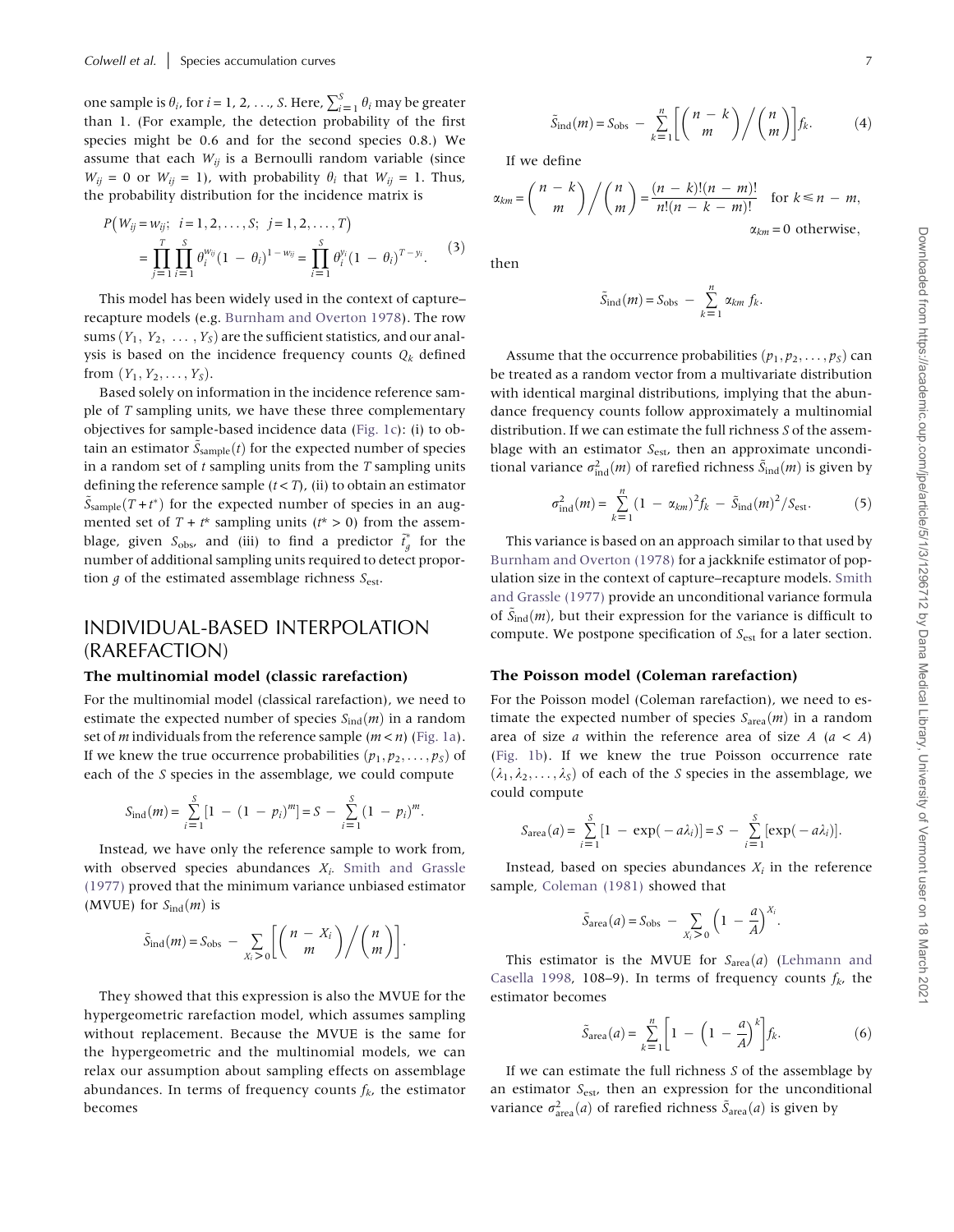$$
\sigma_{\text{area}}^2(a) = \sum_{k=1}^n \left[ 1 - \left( 1 - \frac{a}{A} \right)^k \right]^2 f_k - \tilde{S}_{\text{area}}(a)^2 / S_{\text{est}}.
$$
 (7)

[Coleman et al. \(1982\)](#page-19-0) provide an estimator for the variance of  $\tilde{S}_{area}(a)$  conditional on the reference sample. We postpone specification of  $S_{est}$  for a later section.

#### Comparing the multinomial and Poisson models for interpolation

How different are the rarefaction estimates of species richness estimators under the multinomial and the Poisson models? From Equations (4) and (6), the estimates from the two models can be compared by computing

$$
\Delta \tilde{S}(a, m) = \tilde{S}_{\text{ind}}(m) - \tilde{S}_{\text{area}}(a) = \left[S_{\text{obs}} - \sum_{k=1}^{n} \alpha_{km} f_k\right] - \left[S_{\text{obs}} - \sum_{k=1}^{n} \left(1 - \frac{a}{A}\right)^k f_k\right].
$$

$$
\Delta \tilde{S}(a,m) = \sum_{k=1}^{n} \left(1 - \frac{a}{A}\right)^{k} f_k - \sum_{k=1}^{n} \alpha_{km} f_k.
$$
 (8)

If we assume that individuals are randomly and independently distributed in space, then  $a/A \approx m/n$  and

$$
\Delta \tilde{S}(m) = \sum_{k=1}^{n} \Big[ (1 - m/n)^{k} - \alpha_{km} \Big] f_k.
$$

[Colwell and Coddington \(1994\)](#page-19-0) and [Brewer and Williamson](#page-19-0) [\(1994\)](#page-19-0) showed that, for most datasets,  $\Delta \tilde{S}$  is quite small because both  $(1 - m/n)^k$  and  $\alpha_{km}$  approach zero as subsample size  $m$  approaches the reference sample size  $n$ , and the frequency count  $f_k$  also becomes small at larger k. Thus,  $\Delta \tilde{S}$  is very small except for small values of  $m$ . In a later section, we compare the two methods using an example from tropical beetles [\(Janzen](#page-19-0) [1973a,](#page-19-0) [1973b](#page-19-0)). If individuals are not randomly distributed but are aggregated intraspecifically, both methods will overestimate the number of species for a smaller number of individuals  $m$  or a smaller area  $a$  [\(Chazdon et al. 1998](#page-19-0); [Colwell and](#page-19-0) [Coddington 1994](#page-19-0); [Colwell et al. 2004](#page-19-0); [Gotelli and Colwell](#page-19-0) [2001](#page-19-0); [Kobayashi 1982](#page-19-0)).

#### INDIVIDUAL-BASED EXTRAPOLATION

#### The multinomial model

For the multinomial model, the extrapolation problem is to estimate the expected number of species  $S_{ind}(n + m*)$  in an augmented sample of  $n + m^*$  individuals from the assemblage  $(m^* > 0)$  [\(Fig. 1a\)](#page-4-0). If we knew the true occurrence probabilities  $p_1, p_2, \ldots, p_s$  of each of the *S* species in the assemblage, given  $S_{\text{obs}}$ , we could compute

$$
S_{\text{ind}}(n+m^*) = S_{\text{obs}} + \sum_{i=1}^{S} \left[1 - (1 - p_i)^{m^*}\right](1 - p_i)^n.
$$

Instead, we have only the reference sample to work from, with observed species abundances  $X_i$  and their frequency counts  $f_i$ . Based on work by [Solow and Polasky \(1999\),](#page-20-0) [Shen](#page-20-0) [et al. \(2003\)](#page-20-0) proposed an estimator for  $S_{ind}(n+m^*)$ ,

$$
\tilde{S}_{\text{ind}}\left(n+m^*\right) = S_{\text{obs}} + \hat{f}_0 \left[1 - \left(1 - \frac{f_1}{n\hat{f}_0}\right)^{m^*}\right]
$$

$$
\approx S_{\text{obs}} + \hat{f}_0 \left[1 - \exp\left(-\frac{m^*}{n}\frac{f_1}{\hat{f}_0}\right)\right], \quad (9)
$$

where  $\hat{f}_0$  is an estimator for  $f_0$ , number of species present in the assemblage, but not observed in the reference sample.

Any estimator of  $f_0$  is a function of the frequencies  $(f_1, f_2, \ldots, f_n)$ . Thus,  $\tilde{S}_{ind}(n + m^*)$  can be expressed as a function of  $(f_1, f_2, \ldots, f_n)$  and  $\partial \tilde{S}/\partial f_i$ , the partial derivative of  $\tilde{S}_{ind}(n + m^*)$ with respect to the variable  $f_i$ . Based on this expression, a standard asymptotic statistical method gives a variance estimator for  $S_{\text{ind}}(n + m^*)$ ,

$$
\hat{\text{var}}(\tilde{S}_{\text{ind}}(n+m^*)) = \sum_{i=1}^n \sum_{j=1}^n \frac{\partial \tilde{S}}{\partial f_i} \frac{\partial \tilde{S}}{\partial f_j} \hat{\text{cov}}(f_i, f_j), \quad (10)
$$

where  $\hat{\text{cov}}(f_i, f_j) = f_i[1 - f_i/(S_{obs} + \hat{f}_0)]$  for  $i = j$  and  $\hat{\text{cov}}(f_i, f_j) = -\frac{f_i f_j}{S_{\text{obs}} + \hat{f}_0}$  for  $i \neq j$ . (For simplicity, we write  $\tilde{S}$  for  $\tilde{S}_{ind}(n + m^*)$  in the right-hand side of Equation 10.) See [Shen et al. \(2003,](#page-20-0) their Equation 11) for details. We postpone specification of  $\hat{f}_0$  for a later section.

Based on the estimator in Equation (9) for  $\tilde{S}_{ind}(n + m^*)$ , [Chao](#page-19-0) [et al. \(2009\)](#page-19-0) showed that we can estimate the number of additional individuals  $\tilde{m}_g^*$  required, beyond the reference sample, to detect proportion g of the estimated assemblage richness  $S_{est}$ as

$$
\tilde{m}_g^* = \frac{n f_1}{2 f_2} \log \left[ \frac{\hat{f}_0}{(1 - g) S_{\text{est}}} \right], \quad S_{\text{obs}} / S_{\text{est}} < g < 1. \tag{11}
$$

#### The Poisson model

For the Poisson model, the objective is to estimate the expected number of species  $\tilde{S}_{area}(A + a^*)$  in an augmented area  $A + a^*$  ( $a^* > 0$ ) [\(Fig. 1b\)](#page-4-0). If we knew the true Poisson occurrence rates  $(\lambda_1, \lambda_2, \ldots, \lambda_s)$  of each of the S species in the assemblage, we could compute, given  $S_{obs}$ ,

$$
S_{\text{area}}(A + a^*) = S_{\text{obs}} + \sum_{i=1}^{S} [1 - \exp(-a^* \lambda_i)] \exp(-A \lambda_i).
$$

Working from species abundances  $X_i$  in the reference sample, [Chao and Shen \(2004\)](#page-19-0) proposed an estimator for  $\tilde{S}_{area}(A + a^*),$ 

$$
\tilde{S}_{\text{area}}(A + a^*) = S_{\text{obs}} + \hat{f}_0 \left[ 1 - \exp\left( -\frac{a^*}{A} \frac{f_1}{\hat{f}_0} \right) \right]. \tag{12}
$$

We postpone specification of  $\hat{f}_0$ , which estimates the species present in the assemblage but not observed in the reference sample, for a later section.

[Chao and Shen \(2004](#page-19-0), their Equation 2.13) also proposed a variance estimator for  $\tilde{S}_{area}(A + a^*)$  (we write  $\tilde{S}$  for  $\tilde{S}_{area}(A + a^*)$  in the right-hand side of the following formula),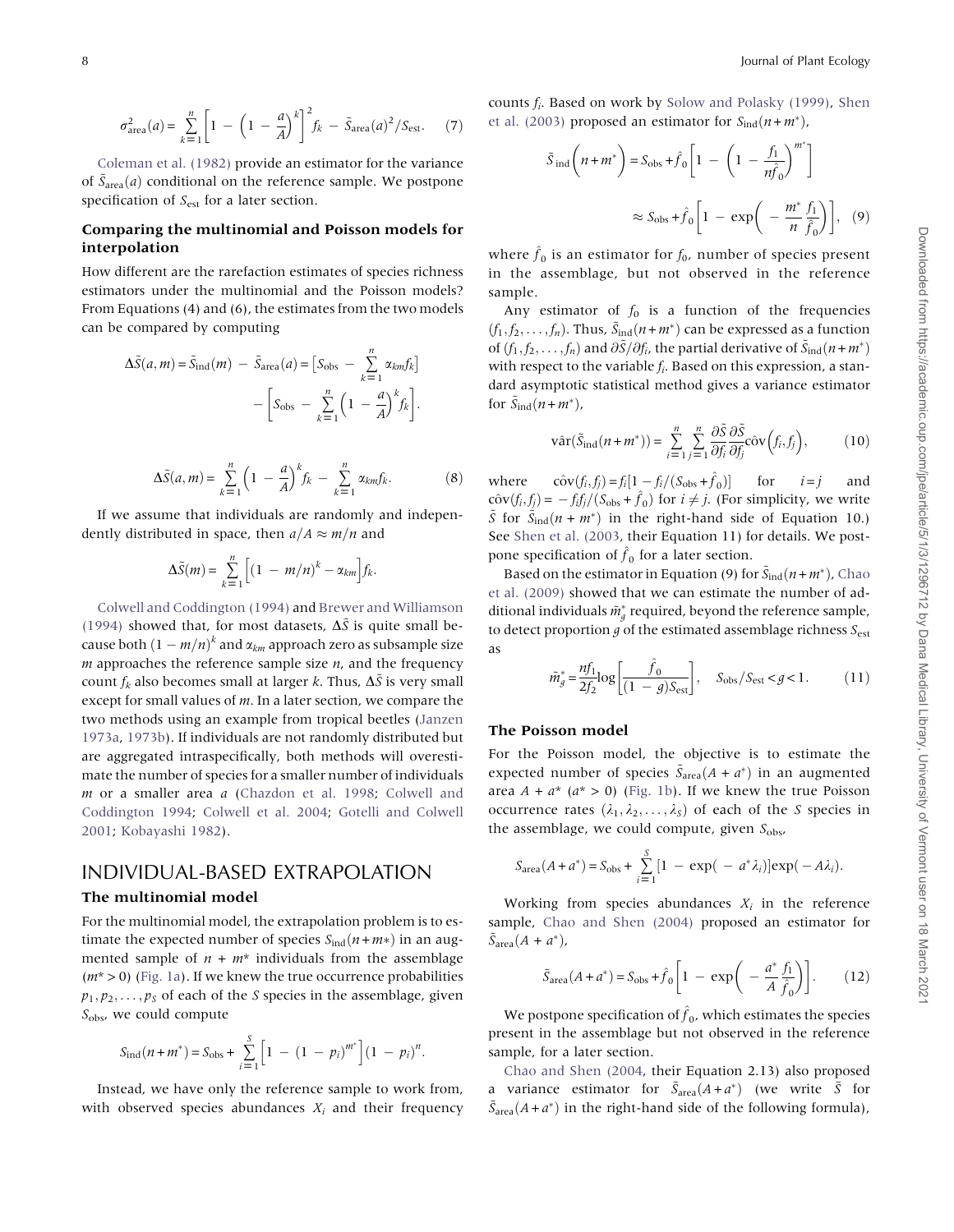$$
\widehat{\text{var}}(\widetilde{S}_{\text{area}}(A+a^*)) = \sum_{i=1}^{n} \sum_{j=1}^{n} \frac{\partial \widetilde{S}}{\partial f_i} \frac{\partial \widetilde{S}}{\partial f_j} \widehat{\text{cov}}(f_i, f_j), \quad (13)
$$

where  $\hat{\text{cov}}(f_i, f_j)$  is defined as for Equation (10) above.

Given this estimator for  $S<sub>area</sub>(A + a<sup>*</sup>)$ , it follows from [Chao](#page-19-0) [and Shen \(2004\)](#page-19-0) that an estimator  $\tilde{a}^*_{g}$  for the additional area required to detect proportion  $g$  of the estimated assemblage richness Sest is

$$
\tilde{a}_{g}^{*} = \frac{Af_{1}}{2f_{2}} \log \left[ \frac{\hat{f}_{0}}{(1 - g)S_{\text{est}}} \right], \quad S_{\text{obs}}/S_{\text{est}} < g < 1.
$$
 (14)

#### Estimating the number of species present in the assemblage but not observed in the reference sample for individual-based data

Several estimators in the previous two sections require either an estimate of  $f_0$ , the number of species present in the assemblage but not observed in the reference sample or an individual-based estimate for the full richness of the assemblage,  $S_{est}$ . Many estimators of the form  $S_{est} = S_{obs} + \hat{f}_0$  are available ([Chao](#page-19-0) [2005\)](#page-19-0). The simplest ([Chao 1984\)](#page-19-0), widely known as Chao1 [\(Gotelli and Colwell 2011\)](#page-19-0), is  $S_{est Chao1} = S_{obs} + \hat{f}_{0 Chao1}$ , where

$$
\hat{f}_{0 \text{ Chao1}} = f_1^2 / (2f_2), \text{ for } f_2 > 0,
$$
 (15a)

or

$$
\hat{f}_{0 \text{ Chao1}} = f_1(f_1 - 1) / [2(f_2 + 1)] \quad \text{for } f_2 = 0. \tag{15b}
$$

For the individual-based empirical examples in this paper, we have used the Chao1 estimator, above, which [Chao \(1984\)](#page-19-0) proved is a minimum estimator of asymptotic species richness.

For assemblages with many rare species, the abundancebased coverage estimator (ACE) (Chao and Lee 1992; [Chao](#page-19-0) [et al. 2000](#page-19-0); [Chazdon et al. 1998](#page-19-0)) is often a more appropriate estimator of asymptotic richness [\(Chao and Shen 2004\)](#page-19-0),  $S_{\text{est ACE}} = S_{\text{obs}} + \hat{f}_{0 \text{ ACE}}$ . ACE takes into account the frequency counts for rare species  $f_1, f_2, \ldots, f_k, \ldots, f_R$ , where R is a cutoff frequency between rare and common species in the reference sample. Thus,  $S_{\text{rare}} = \sum_{i=1}^{S} I(0 < X_i \le R)$  with summed abundance  $X_{\text{rare}} = \sum_{i=1}^{S} X_i \overline{I(X_i \leq R)}$ . These counts and an estimate of sample coverage,  $\hat{C}_{ACE} = 1 - f_1/X_{\text{rare}}$ , are used to compute a squared coefficient of variation,  $\hat{\gamma}^2_{ACE}$ , and the estimator  $f_{\rm 0 \,\, ACE}$ ,

$$
\widehat{\gamma}_{ACE}^2 = \max \left\{ \frac{S_{\text{rare}}}{\widehat{C}_{ACE}} \frac{\sum_{k=1}^R k(k-1) f_k}{\left(\sum_{k=1}^R k f_k\right) \left(\sum_{k=1}^R k f_k - 1\right)} - 1, 0 \right\}.
$$

$$
\hat{f}_{0 \text{ ACE}} = \frac{S_{\text{rare}}}{\hat{C}_{\text{ACE}}} + \frac{f_1}{\hat{C}_{\text{ACE}}} \hat{\gamma}_{\text{ACE}}^2 - S_{\text{rare}}.
$$
\n(16)

The expression for  $\widehat{\gamma}^2_{\text{ACE}}$ , above, is for the multinomial model. For the Poisson model, the summation in the denominator should be replaced by  $\left(\sum_{k=1}^{R} k f_k\right)^2$ . [Chao and Shen \(2004\)](#page-19-0) recommended  $R = 10$  as rule of thumb, with exploration of other values suggested for samples with large coefficients of variation.

## SAMPLE-BASED INTERPOLATION (RAREFACTION)

#### The Bernoulli product model

For the Bernoulli product model (sample-based rarefaction), we need to estimate the expected number of species  $S_{\text{sample}}(t)$  in a random set of t sampling units from among the T sampling units defining the incidence reference sample  $(t < T)$  [\(Fig. 1c](#page-4-0)). If we knew the true detection probabilities  $\theta_1, \theta_2 \ldots, \theta_S$  of each of the *S* species in the assemblage, we could compute

$$
S_{\text{sample}}(t) = \sum_{i=1}^{S} \left[ 1 - (1 - \theta_i)^t \right] = S - \sum_{i=1}^{S} (1 - \theta_i)^t.
$$

Instead, we have only the incidence reference sample to work from, with observed species incidence frequencies  $Y_i$ . The MVUE for  $S_{\text{sample}}(t)$  is

$$
\tilde{S}_{\text{sample}}(t) = S_{\text{obs}} - \sum_{Y_i > 0} \left[ \binom{T - Y_i}{t} / \binom{T}{t} \right]. \tag{17}
$$

This analytic formula was first derived by [Shinozaki \(1963\)](#page-20-0) and rediscovered multiple times [\(Chiarucci et al. 2008](#page-19-0)). [Colwell](#page-19-0) [et al. \(2004,](#page-19-0) their Equation 5) provide a mathematically equivalent equation in terms of the incidence frequency counts  $Q_k$ similar to our Equation (4). This estimator has long been called 'Mao Tau' in the widely used software application 'EstimateS' [\(Colwell 2011](#page-19-0)). [Colwell et al. \(2004,](#page-19-0) their Equation 6) developed an estimator for the unconditional variance in terms of the frequency counts  $Q_k$ , similar to our Equation (5), that requires an incidence-based estimator  $S_{est}$  for assembly richness S. We postpone specification of  $S_{est}$  for a later section.

## SAMPLE-BASED EXTRAPOLATION The Bernoulli product model

For the Bernoulli product model, the extrapolation problem is to estimate the expected number of species  $S_{\text{sample}}(T + t^*)$  in an augmented set of  $T + t^*$  sampling units ( $t^* > 0$ ) from the assemblage [\(Fig. 1c\)](#page-4-0). If we knew the true detection probabilities  $\theta_1, \theta_2, \ldots, \theta_s$  of each of the S species in the assemblage, given  $S_{\text{obs}}$ , we could compute

$$
S_{\text{sample}}(T + t^*) = S_{\text{obs}} + \sum_{i=1}^{S} \left[1 - (1 - \theta_i)^{t^*}\right](1 - \theta_i)^T.
$$

Based on a derivation by [Chao et al. \(2009\),](#page-19-0) we have the estimator

$$
\tilde{S}_{\text{sample}}\left(T+t^*\right) = S_{\text{obs}} + \hat{Q}_0 \left[1 - \left(1 - \frac{Q_1}{Q_1 + T\hat{Q}_0}\right)^{t^*}\right] \approx S_{\text{obs}} + \hat{Q}_0 \left[1 - \exp\left(\frac{-t^*Q_1}{Q_1 + T\hat{Q}_0}\right)\right].
$$
\n(18)

Expressing  $\tilde{S}_{\text{sample}}(T+t^*)$  as a function of  $(Q_1, Q_2, \ldots, Q_T)$ , and using an asymptotic method, we obtain an approximate variance formula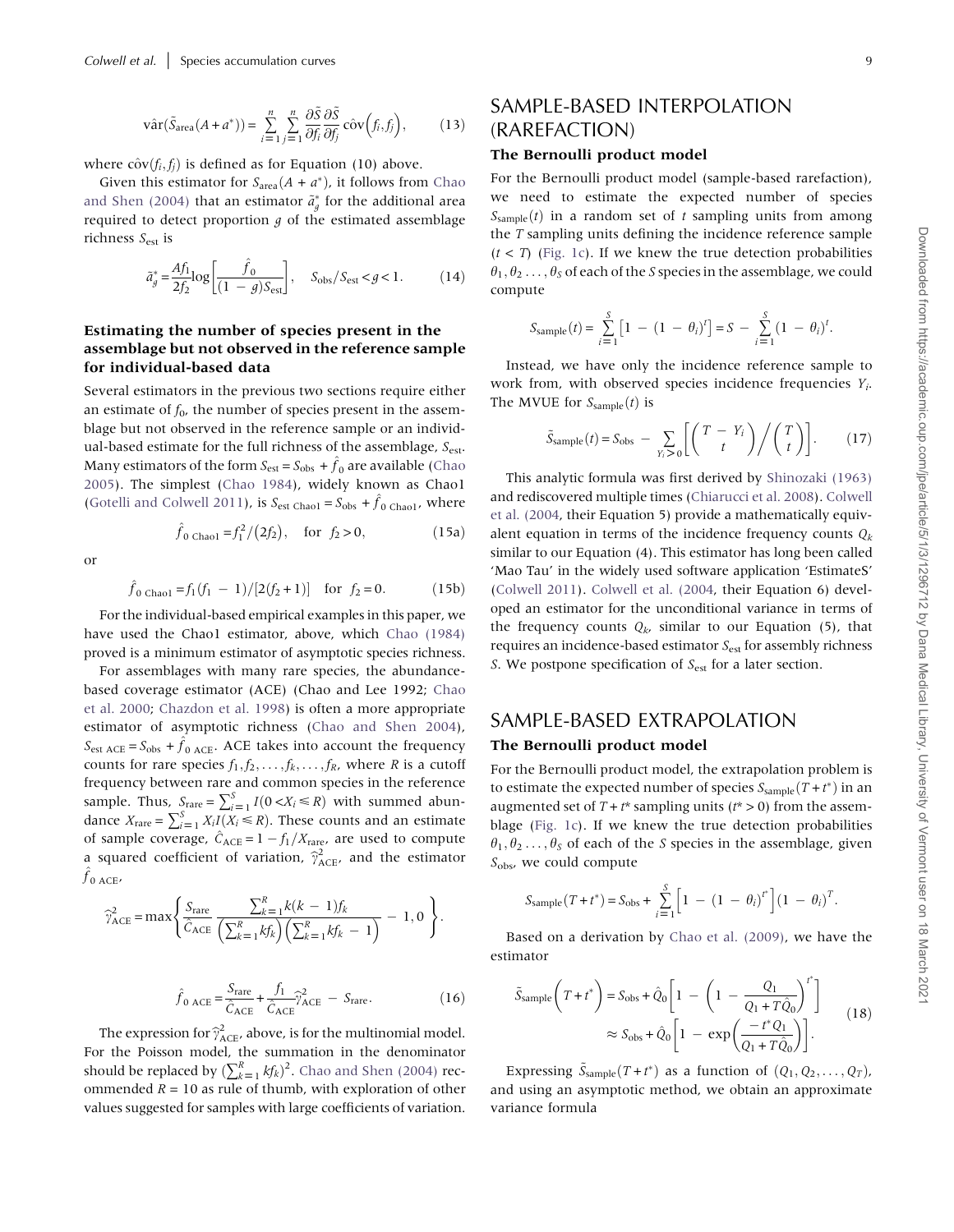<span id="page-9-0"></span>
$$
\hat{\text{var}}(\tilde{S}_{\text{sample}}(T+t^*)) = \sum_{i=1}^T \sum_{j=1}^T \frac{\partial \tilde{S}}{\partial Q_i} \frac{\partial \tilde{S}}{\partial Q_j} \hat{\text{cov}}(Q_i, Q_j), \quad (19)
$$

where  $\hat{\text{cov}}(Q_i, Q_j) = Q_i[1 - Q_i/(S_{obs} + \hat{Q}_0)]$  for  $i = j$  and  $\hat{\text{cov}}(Q_i, Q_j) = -Q_iQ_j/(S_{obs} + \hat{Q}_0)$  for  $i \neq j$ . (For simplicity, we write  $\tilde{S}$  for  $\tilde{S}_{sample}(T + t^*)$  in the above variance formula.)

Equations (18) and (19), above, both require an estimate of  $Q<sub>0</sub>$ , the number of species present in the assemblage but not detected in any sampling units. We postpone specification of an estimator for  $Q_0$  for the next section.

Based on the estimator in Equation (18) for  $\tilde{S}_{\text{sample}}(T + t^*)$ , the number of additional sampling units  $\tilde{t}_g^*$  required to detect proportion  $g$  of the estimated assemblage richness  $S_{est}$  is

$$
\tilde{t}_{g} * \approx \frac{\log\left[1 - \frac{T}{(T-1)} \frac{2Q_{2}}{Q_{1}^{2}} (gS_{\text{est}} - S_{\text{obs}})\right]}{\log\left[1 - \frac{2Q_{2}}{(T-1)Q_{1} + 2Q_{2}}\right]}, \quad S_{\text{obs}}/S_{\text{est}} < g < 1.
$$
\n(20)

#### Estimating the number of species present in the assemblage but not observed in the reference sample for sample-based incidence data

The extrapolation estimators for the Bernoulli product model require either an estimate of  $Q_0$ , the number of species present in the assemblage but not observed in the sampling units comprising the incidence reference sample, or a sample-based estimate for the full richness of the assemblage,  $S_{est}$ . Many estimators of the form  $S_{est} = S_{obs} + \hat{Q}_0$  are available ([Chao](#page-19-0) [2005](#page-19-0)). The simplest [\(Chao 1987](#page-19-0)), widely known as Chao2 ([Gotelli and Colwell 2011](#page-19-0)), is  $\hat{S}_{est Chao2} = S_{obs} + \hat{Q}_{0 Chao2}$ , where

or

$$
\hat{Q}_{0 \text{ Chao2}} = [(T - 1)/T][Q_1(Q_1 - 1)/[2(Q_2 + 1)] \text{ for } Q_2 = 0.
$$
\n(22)

 $\hat{Q}_0$  Chao2 =  $[(T-1)/T][Q_1^2/(2Q_2)]$  for  $Q_2 > 0$  (21)

For the sample-based incidence example in this paper, we have used the Chao2 estimator, above, which [Chao \(1987\)](#page-19-0) showed is a minimum estimator of asymptotic species richness.

For assemblages with many rare species, the incidencebased coverage estimator (ICE; [Chazdon et al. 1998;](#page-19-0) [Lee](#page-19-0) [and Chao 1994\)](#page-19-0) is often a more appropriate estimator of asymptotic species richness ([Chao and Shen 2004\)](#page-19-0),

#### $\hat{S}_{est \text{ICE}} = S_{obs} + \hat{Q}_{0 \text{ICE}}$ .

ICE takes into account the frequency counts for rare species  $(Q_1, Q_2, \ldots, Q_k, \ldots, Q_R)$ , where R is a cutoff frequency between infrequent and frequent species in the reference sample. Thus, the number of species that occur in fewer than  *sampling* units is  $S_{\text{infreq}} = \sum_{i=1}^{S} I(0 < Y_i \le R)$  with summed incidence frequencies  $Y_{\text{infreq}} = \sum_{i=1}^{S} Y_i I(Y_i \leq R)$ . These counts, the number of sampling units that include at least one infrequent species  $(T<sub>infreq</sub>)$ , and an estimate of sample coverage,  $\hat{C}_{\text{ICE}} = 1 - Q_1/Y_{\text{infreq}}$ , are used to compute a squared coefficient of variation,  $\gamma_{\text{ICE}}^2$ , and the estimator  $Q_{0 \text{ICE}}$ :

$$
\widehat{\gamma}_{\text{ICE}}^2 = \max \left\{ \frac{S_{\text{infreq}}}{\widehat{C}_{\text{ICE}}} \frac{T_{\text{infreq}}}{(T_{\text{infreq}} - 1)} \frac{\sum_{k=1}^R k(k-1)Q_k}{\left(\sum_{k=1}^R kQ_k\right)^2} - 1, \ 0 \right\}
$$

$$
\hat{Q}_{0 \text{ ICE}} = \frac{S_{\text{infreq}}}{\hat{C}_{\text{ICE}}} + \frac{Q_1}{\hat{C}_{\text{ICE}}}\hat{\gamma}_{\text{ICE}}^2 - S_{\text{infreq}}.\tag{23}
$$

We recommend  $R = 10$  as rule of thumb, with exploration of other values suggested for samples with large coefficients of variation.

## EXAMPLES

#### Tropical beetles: individual-based rarefaction and extrapolation (multinomial model)

[Janzen \(1973a,](#page-19-0) [1973b\)](#page-19-0) tabulated many data sets on tropical foliage insects from sweep samples in southwestern Costa Rica. We selected two beetle data sets ('Osa primary' and 'Osa secondary') to compare beetle species richness between oldgrowth forest and second-growth vegetation on the Osa Peninsula. The species frequency counts appear in Table 1.

Janzen's study recorded 976 individuals representing 140 species in the Osa second-growth site and 237 individuals of 112 species in the Osa old-growth site. From the unstandardized raw data (the reference samples), one might conclude that the second-growth site has more beetle species than the oldgrowth site (140 vs. 112; [Fig. 2c](#page-10-0), solid points). However, the sample sizes (number of individual beetles) for the two samples are quite different (976 vs. 237 individuals, [Fig. 2a and b\)](#page-10-0). When the sample size in the second-growth site is rarefied down to 237 individuals to match the size of the old-growth

Table 1: beetle species abundance frequency counts from two sites on the Osa Peninsula in southwestern Costa Rica ([Janzen 1973a](#page-19-0), [1973b](#page-19-0))

|  | (a) Osa second growth: $S_{\text{obs}} = 140$ , $n = 976$ |  |     |    |  |    |                                                |      |                      |               |    |                      |                               |    |    |      |    |    |     |    |    |    |
|--|-----------------------------------------------------------|--|-----|----|--|----|------------------------------------------------|------|----------------------|---------------|----|----------------------|-------------------------------|----|----|------|----|----|-----|----|----|----|
|  |                                                           |  | 4 5 | -6 |  | 89 | - 10<br>f <sub>i</sub> 70 17 4 5 5 5 5 3 1 2 3 | - 11 | <sup>12</sup><br>2 2 | <sup>14</sup> | 17 | 19<br>$\overline{2}$ | 20<br>$\overline{\mathbf{3}}$ | 21 | 24 | - 26 | 40 | 57 | -60 | 64 | 71 | 77 |
|  | (b) Osa old growth: $S_{\text{obs}} = 112$ , $n = 237$    |  |     |    |  |    |                                                |      |                      |               |    |                      |                               |    |    |      |    |    |     |    |    |    |
|  | 84                                                        |  |     | 10 |  |    |                                                | 4    |                      |               |    | 6                    |                               |    |    |      | 8  |    | 14  |    |    | 42 |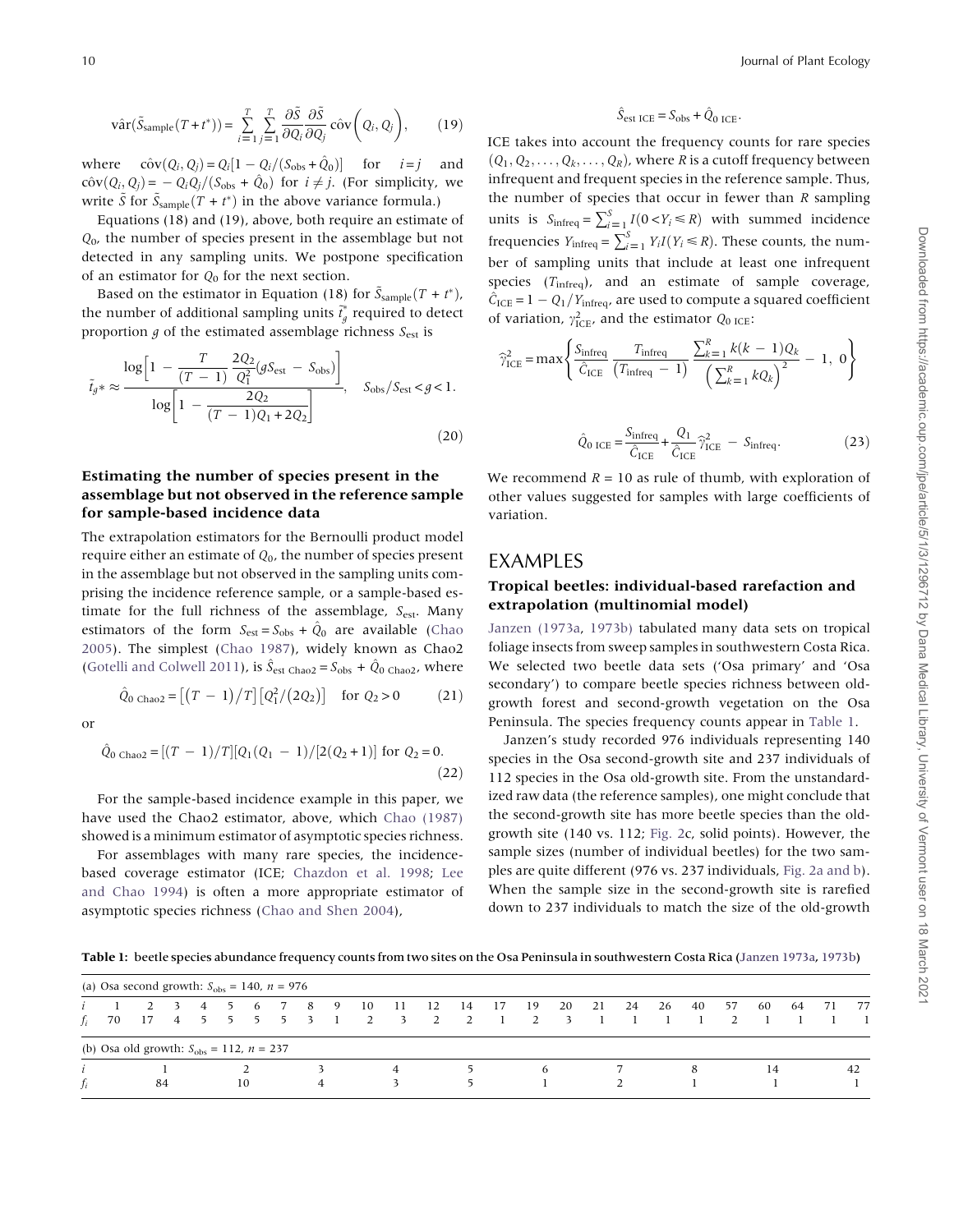<span id="page-10-0"></span>

Figure 2: individual-based interpolation (rarefaction) and extrapolation from two reference samples (filled black circles) of beetles from southwestern Costa Rica [\(Janzen 1973a](#page-19-0), [1973b](#page-19-0)), illustrating the computation of estimators from [Fig. 1a](#page-4-0) for the multinomial model, with 95% unconditional confidence intervals. (a) Osa old-growth forest sample. (b) Osa second-growth forest sample (c) Comparison of the curves from the samples in (a) and (b). Based on observed richness,  $S_{\text{obs}}$ , the Osa second-growth assemblage (with 140 species in the reference sample) is richer in species than the Osa second-growth assemblage (with 112 species in the reference sample), but after rarefying the second-growth sample to 237 individuals to match the size of the old-growth sample (open black circle), the second-growth sample has only 70 species. Clearly the old-growth assemblage is richer, based on these samples.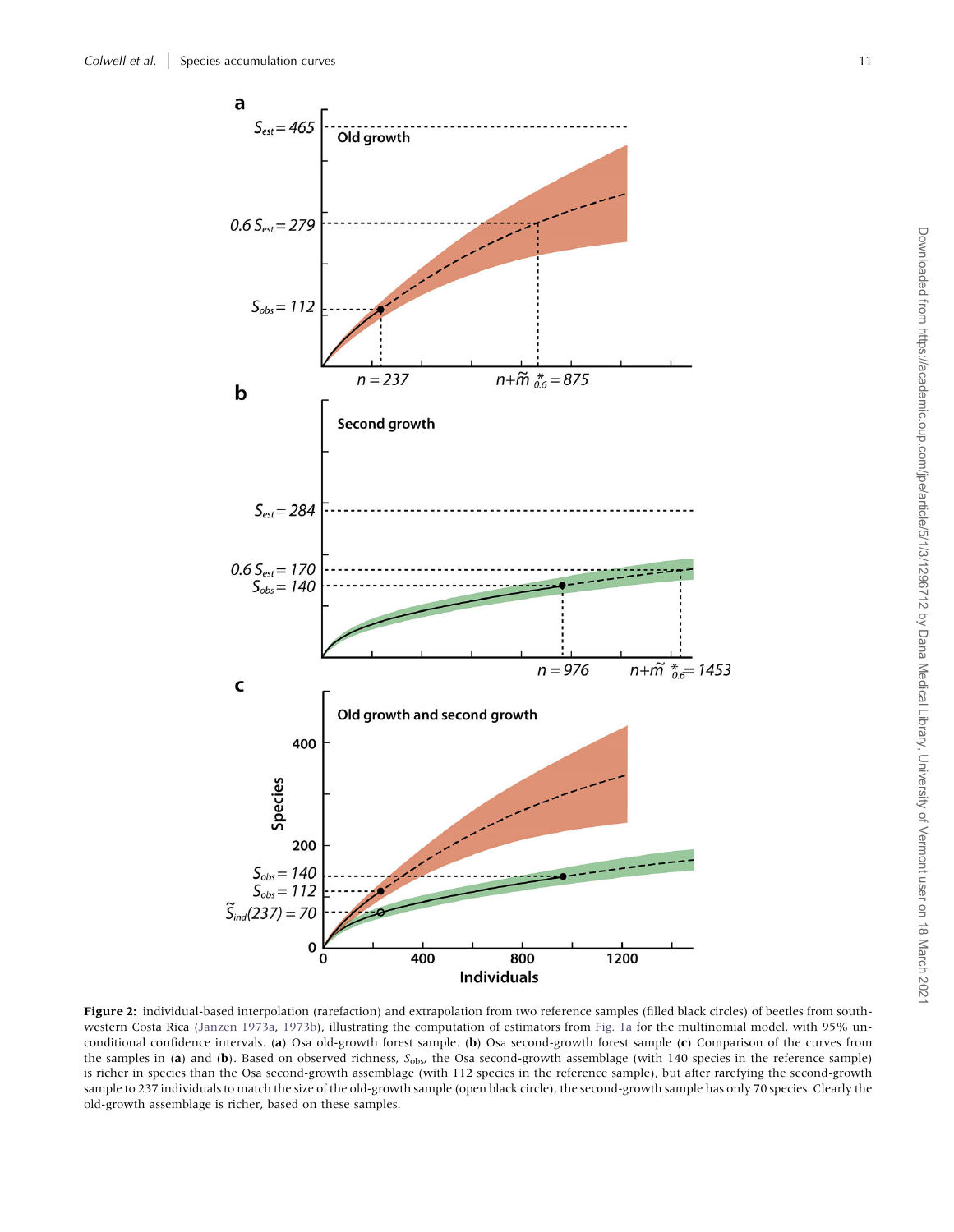<span id="page-11-0"></span>sample ([Fig. 2c](#page-10-0), open point), using the multinomial model (Equation 4), the ordering of the two sites is reversed. The interpolated species richness for 237 individuals in the secondgrowth site is only 70, considerably less than primary site, with 112 species. Moreover, the 95% confidence intervals do not overlap [\(Fig. 2c\)](#page-10-0).

Individual-based rarefaction of abundance data, like the interpolation analysis above, has been carried out in this way for decades. Here, we apply individual-based rarefaction and extrapolation to the same reference sample for the first time. Applying the multinomial model (Equation 9) to the Janzen dataset to increase the sample size (number of individuals) in each site yields the extrapolated curves (broken line curves) for each site is shown in [Fig. 2.](#page-10-0) Even though the mathematical derivations for interpolation and extrapolation are fundamentally different, the interpolation and extrapolation curves join smoothly at the single data point of the reference sample.

In Table 2a, using the multinomial model (classical rarefaction), we show for the Osa old-growth data ( $S_{\text{obs}} = 112$ ,  $n = 237$ in the reference sample): (i) values for the interpolated estimate  $\tilde{S}_{ind}(m)$ , for values of m from 1 up to the reference sample size of 237 individuals (Equation 4), along with the unconditional standard error (SE, Equation 5) values that are used to construct the 95% confidence intervals shown in [Fig. 2a and c;](#page-10-0) (ii) the extrapolated estimate  $\tilde{S}_{ind}(n + m^*)$  (Equation 9), where  $m^*$  ranges from 0 to 1 000 individuals, along with the unconditional SE (Equation 10); and (iii) the number of additional individuals  $\tilde{m}^*_g$  required to detect proportion  $g$  of the estimated assemblage richness (Equation 11), for  $g = 0.3$  to 0.9, in increments of 0.1. In [Fig. 2a](#page-10-0), we plot the multinomial rarefaction curve and extrapolation curve up to a sample size of 1 200 individuals and show the predicted number of individuals need to reach for  $g = 0.6$ . The corresponding values and curves for the Osa second-growth data ( $S_{\text{obs}} = 140$ ,  $n = 976$  in the reference sample) are shown in Table 2b and [Fig. 2b.](#page-10-0)

Table 2: individual-based interpolation, extrapolation and prediction of additional individuals required to reach  $gS_{est}$ , under the multinomial model, for beetle samples from two sites on the Osa Peninsula in southwestern Costa Rica [\(Janzen 1973a,](#page-19-0) [1973b](#page-19-0))

| Rarefaction |                                              |           | Extrapolation |                                 | Individuals prediction |                |                                                                                                                                                                         |  |
|-------------|----------------------------------------------|-----------|---------------|---------------------------------|------------------------|----------------|-------------------------------------------------------------------------------------------------------------------------------------------------------------------------|--|
| m           | $\tilde{S}_{\text{ind}}(m)$                  | <b>SE</b> | $m^*$         | $\tilde{S}_{\text{ind}}(n+m^*)$ | <b>SE</b>              | $\mathfrak{g}$ | $\tilde{m}_g^*$                                                                                                                                                         |  |
|             | Osa second-growth curve (b); see Table 2(b). |           |               |                                 |                        |                | (a) Osa old-growth site, $S_{obs} = 112$ , $n = 237$ . The extrapolation is extended to more than five times of the reference sample size, in order to compare with the |  |
| -1          | 1.00                                         | 0.00      | $\mathbf{0}$  | 112                             | 9.22                   | 0.3            | 80.60                                                                                                                                                                   |  |
| 20          | 15.89                                        | 1.95      | 100           | 145.74                          | 12.20                  | 0.4            | 234.04                                                                                                                                                                  |  |
| 40          | 28.44                                        | 3.00      | 200           | 176.25                          | 15.38                  | 0.5            | 415.52                                                                                                                                                                  |  |
| 60          | 39.44                                        | 3.85      | 400           | 228.80                          | 22.58                  | 0.6            | 637.64                                                                                                                                                                  |  |
| 80          | 49.40                                        | 4.57      | 600           | 271.77                          | 30.84                  | 0.7            | 924.00                                                                                                                                                                  |  |
| 100         | 58.62                                        | 5.22      | 800           | 306.93                          | 39.79                  | 0.8            | 1327.60                                                                                                                                                                 |  |
| 120         | 67.29                                        | 5.83      | 1 000         | 335.68                          | 48.96                  | 0.9            | 2017.56                                                                                                                                                                 |  |
| 140         | 75.54                                        | 6.42      |               |                                 |                        |                |                                                                                                                                                                         |  |
| 160         | 83.48                                        | 7.00      |               |                                 |                        |                |                                                                                                                                                                         |  |
| 180         | 91.16                                        | 7.57      |               |                                 |                        |                |                                                                                                                                                                         |  |
| 200         | 98.63                                        | 8.15      |               |                                 |                        |                |                                                                                                                                                                         |  |
| 220         | 105.92                                       | 8.73      |               |                                 |                        |                |                                                                                                                                                                         |  |
| 237         | 112.00                                       | 9.22      |               |                                 |                        |                |                                                                                                                                                                         |  |

| 1   | 1.00   | 0.00 | $\mathbf{0}$ | 140.00 | 8.43  | 0.5 | 28.91   |
|-----|--------|------|--------------|--------|-------|-----|---------|
| 100 | 44.30  | 4.36 | 100          | 147.00 | 8.87  | 0.6 | 477.30  |
| 200 | 64.43  | 5.31 | 200          | 153.66 | 9.34  | 0.7 | 1055.37 |
| 300 | 78.83  | 5.85 | 400          | 166.02 | 10.34 | 0.8 | 1870.12 |
| 400 | 90.58  | 6.25 | 600          | 177.21 | 11.46 | 0.9 | 3262.94 |
| 500 | 100.83 | 6.60 | 800          | 187.34 | 12.68 |     |         |
| 600 | 110.11 | 6.95 | 1 000        | 196.51 | 13.99 |     |         |
| 700 | 118.72 | 7.32 |              |        |       |     |         |
| 800 | 126.80 | 7.70 |              |        |       |     |         |
| 900 | 134.45 | 8.11 |              |        |       |     |         |
| 976 | 140.00 | 8.43 |              |        |       |     |         |
|     |        |      |              |        |       |     |         |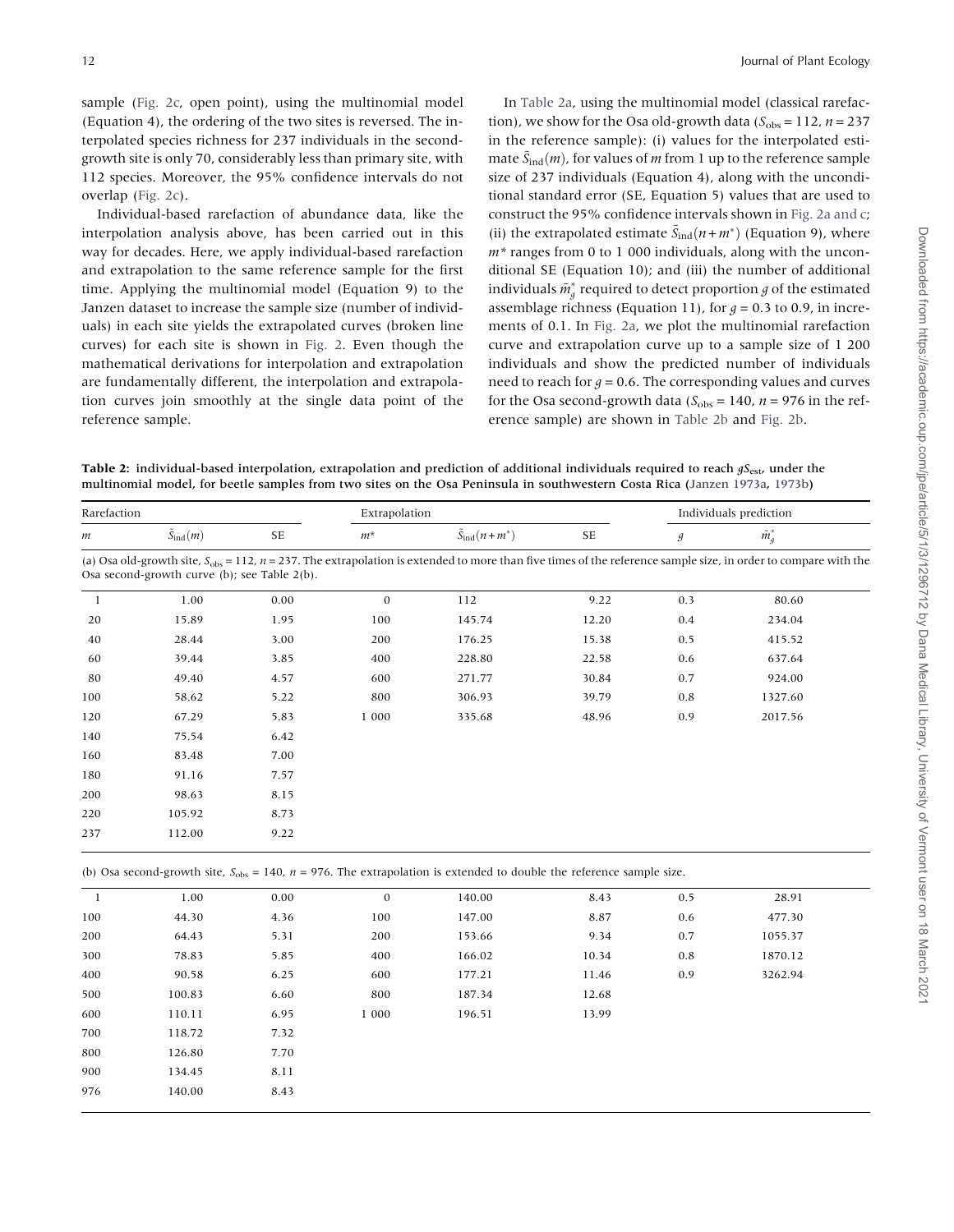<span id="page-12-0"></span>For both samples, the unconditional variance, and thus the 95% confidence interval, increased with sample size. For extrapolation, the SE values are relatively small up to a doubling of the reference sample, signifying quite accurate extrapolation in this range. For the Osa old-growth site [\(Table 2a;](#page-11-0) [Fig. 2](#page-10-0)a), the extrapolation is extended to five times of the original sample size in order to compare with the Osa second-growth curve. This long-range extrapolation  $(>3)$   $\times$ the original sample size) inevitably yields very wide confidence intervals. For the Osa second-growth site ([Table 2b](#page-11-0); [Fig. 2b](#page-10-0)), the extrapolation is extended only to double the reference sample size (not fully shown in [Fig. 2b](#page-10-0)) yielding a quite accurate extrapolated estimate with a narrow confidence interval.

Based on [Fig. 2](#page-10-0), even though the Osa old-growth site extrapolation for large sample sizes exhibits high variance, the oldgrowth and second-growth confidence intervals do not overlap for any sample size considered. This implies that beetle species richness for any sample size is significantly greater in the

old-growth site than that in the second-growth site for sample size up to at least 1 200 individuals.

#### Tropical beetles: individual-based rarefaction and extrapolation (Poisson model)

In addition to applying estimators based on the multinomial model, we also analysed the Janzen beetle dataset with estimators based on the Poisson model, including Coleman area-based rarefaction (Equations 6 and 7), area-based extrapolation (Equations 12 and 13), and estimation of the additional area required to detect proportion  $g$  of the estimated assemblage richness  $S_{est}$  (Equation 14). The results for the Osa old-growth beetle sample appear in Table 3a and the results for the Osa secondgrowth beetle sample in Table 3b. Comparison of the results for the Poisson model estimators (Table 3) with the corresponding results for the multinomial model estimators ([Table 2](#page-11-0)) reveals a remarkable similarity that makes sense mathematically because the distribution for the Poisson model (Equation 2), conditional on the total number of individuals, is just the

Table 3: individual-based interpolation, extrapolation and prediction of additional area required to reach  $gS_{est}$ , under the Poisson model, for beetle samples from two sites on the Osa Peninsula in southwestern Costa Rica ([Janzen 1973a](#page-19-0), [1973b\)](#page-19-0)

| Rarefaction  |                              |      | Extrapolation |                                                                                                                              |       | Area prediction |                                                                                                                                                                         |
|--------------|------------------------------|------|---------------|------------------------------------------------------------------------------------------------------------------------------|-------|-----------------|-------------------------------------------------------------------------------------------------------------------------------------------------------------------------|
| а            | $\tilde{S}_{\text{area}}(a)$ | SE   | $a^*$         | $\tilde{S}_{area}(A + a^*)$                                                                                                  | SE    | $\mathcal G$    | $\tilde{a}^*_g$                                                                                                                                                         |
|              | Osa second-growth curve (b). |      |               |                                                                                                                              |       |                 | (a) Osa old-growth site, $S_{obs} = 112$ , $A = 237$ . The extrapolation is extended to more than five times of the reference sample size, in order to compare with the |
| -1           | 0.98                         | 0.00 | $\mathbf{0}$  | 112.00                                                                                                                       | 9.22  | 0.3             | 80.60                                                                                                                                                                   |
| 20           | 15.83                        | 1.93 | 100           | 145.72                                                                                                                       | 12.20 | 0.4             | 234.04                                                                                                                                                                  |
| 40           | 28.37                        | 2.99 | 200           | 176.22                                                                                                                       | 15.38 | 0.5             | 415.52                                                                                                                                                                  |
| 60           | 39.38                        | 3.84 | 400           | 228.75                                                                                                                       | 22.58 | 0.6             | 637.64                                                                                                                                                                  |
| 80           | 49.35                        | 4.56 | 600           | 271.72                                                                                                                       | 30.84 | 0.7             | 924.00                                                                                                                                                                  |
| 100          | 58.58                        | 5.21 | 800           | 306.86                                                                                                                       | 39.78 | 0.8             | 1327.60                                                                                                                                                                 |
| 120          | 67.26                        | 5.82 | 1 000         | 335.61                                                                                                                       | 48.96 | 0.9             | 2017.56                                                                                                                                                                 |
| 140          | 75.52                        | 6.41 |               |                                                                                                                              |       |                 |                                                                                                                                                                         |
| 160          | 83.46                        | 6.99 |               |                                                                                                                              |       |                 |                                                                                                                                                                         |
| 180          | 91.15                        | 7.57 |               |                                                                                                                              |       |                 |                                                                                                                                                                         |
| 200          | 98.62                        | 8.15 |               |                                                                                                                              |       |                 |                                                                                                                                                                         |
| 220          | 105.92                       | 8.73 |               |                                                                                                                              |       |                 |                                                                                                                                                                         |
| 237          | 112.00                       | 9.22 |               |                                                                                                                              |       |                 |                                                                                                                                                                         |
|              |                              |      |               | (b) Osa second-growth site, $S_{obs} = 140$ , $A = 976$ . The extrapolation is extended to double the reference sample size. |       |                 |                                                                                                                                                                         |
| $\mathbf{1}$ | 0.98                         | 0.17 | $\mathbf 0$   | 140.00                                                                                                                       | 8.43  | 0.5             | 28.91                                                                                                                                                                   |
| 100          | 44.23                        | 4.35 | 100           | 147.00                                                                                                                       | 8.87  | 0.6             | 477.30                                                                                                                                                                  |
| 200          | 64.38                        | 5.31 | 200           | 153.65                                                                                                                       | 9.34  | 0.7             | 1055.37                                                                                                                                                                 |
| 300          | 78.81                        | 5.85 | 400           | 166.01                                                                                                                       | 10.34 | 0.8             | 1870.12                                                                                                                                                                 |
| 400          | 90.57                        | 6.24 | 600           | 177.20                                                                                                                       | 11.46 | 0.9             | 3262.94                                                                                                                                                                 |
| 500          | 100.82                       | 6.60 | 800           | 187.33                                                                                                                       | 12.68 |                 |                                                                                                                                                                         |
| 600          | 110.10                       | 6.95 | 1 000         | 196.50                                                                                                                       | 13.99 |                 |                                                                                                                                                                         |
| 700          | 118.71                       | 7.32 |               |                                                                                                                              |       |                 |                                                                                                                                                                         |
| 800          | 126.79                       | 7.70 |               |                                                                                                                              |       |                 |                                                                                                                                                                         |
| 900          | 134.44                       | 8.11 |               |                                                                                                                              |       |                 |                                                                                                                                                                         |
| 976          | 140.00                       | 8.43 |               |                                                                                                                              |       |                 |                                                                                                                                                                         |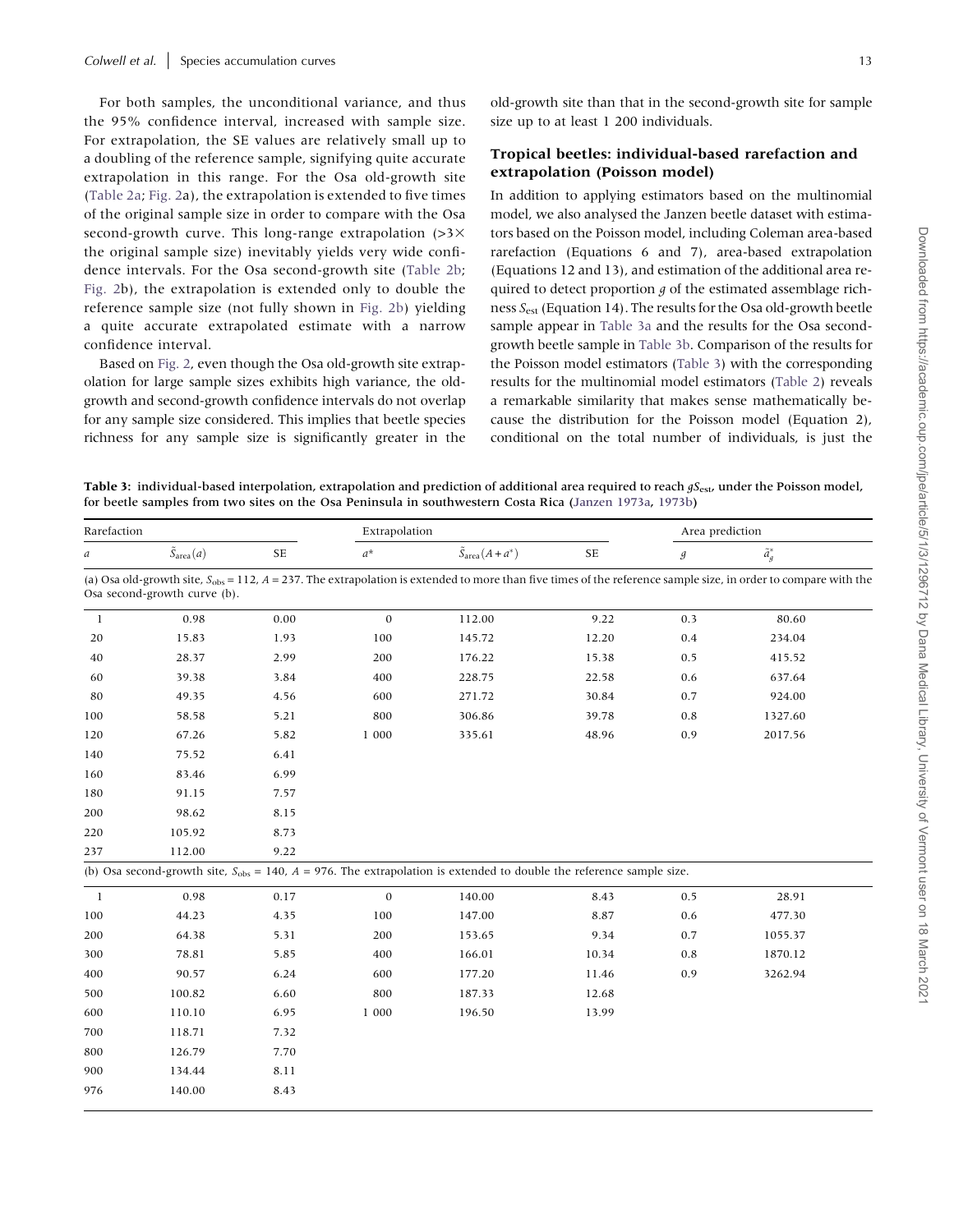<span id="page-13-0"></span>multinomial model (Equation 1). Moreover, the similarity applies not only to rarefaction (as previously noted by [Brewer](#page-19-0) [and Williamson 1994](#page-19-0)) but also to extrapolation. Figure 3 shows just how close the results based on the two models are for this example. For interpolation and extrapolation, the difference is always less than one-tenth of one individual (assuming for the Poisson model that individuals are randomly and independently distributed in space, so that  $a/A \approx m/n$ . This means that rounding to the nearest individual consistently yields precisely the same values under both models. For this reason, we do not plot the results from the Poisson model because the figure would be identical to [Fig. 2](#page-10-0), with the Poisson variables in [Fig. 1b](#page-4-0) substituted for the multinomial variables in [Fig. 1a.](#page-4-0) In addition, estimates of the additional area required to detect proportion g of the estimated assemblage richness under the Poisson model ([Table 3,](#page-12-0) from Equation 14) are identical to the estimates of the



Figure 3: richness estimated by the multinomial model versus the Poisson model for the Osa old-growth beetle sample [\(Janzen 1973a,](#page-19-0) [1973b](#page-19-0)). The numbers on the ordinate show the magnitude of the multinomial estimate minus the Poisson estimate, in ordinary arithmetic units, scaled logarithmically only to spread out the values vertically so they can be seen. Although the multinomial estimate is consistently higher, the difference never exceeds one tenth of one species, so the results rounded to the nearest species are identical.

additional number of individuals required to reach proportion  $g$ of the estimated assemblage richness under the multinomial model [\(Table 2,](#page-11-0) from Equation 11).

#### Tropical trees: individual-based rarefaction and extrapolation (multinomial model)

[Norden et al. \(2009\)](#page-20-0) compared species composition of trees, saplings and seedlings in six 1-ha forest plots spanning three successional stages in lowland forests of northeastern Costa Rica. We selected data for tree stems  $\geq 5$  cm diameter at breast height in three samples from this dataset, all located within La Selva Biological Station. One of the samples represents an oldgrowth plot (Lindero El Peje [LEP] old growth,  $S_{obs} = 152$ , n = 943) and two were from second-growth forest plots, one of them 29 years old (LEP second growth,  $S_{obs} = 104$ ,  $n =$ 1 263) and the other 21 years old in 2006 (Lindero Sur,  $S_{obs}$  $= 76$ ,  $n = 1$  020), following pasture abandonment. The species frequency counts for the three plots appear in Table 4.

The results for interpolation and extrapolation from these three reference samples, under the multinomial model, appear in [Table 5](#page-14-0) and [Fig. 4a](#page-15-0). For each of the three samples, [Table 5](#page-14-0) shows: (i) species richness values for the interpolated estimate  $\tilde{S}_{ind}(m)$ , under the multinomial model (classical rarefaction, Equation 4), for values of  $m$  from 1 up to the reference sample size for each sample ( $n = 943$ , 1 263 or 1 020 individuals), along with the unconditional SE (Equation 5) values that are used to construct the 95% confidence intervals shown in [Fig. 4a,](#page-15-0) and (ii) the extrapolated estimate  $\tilde{S}_{ind}(n + m^*)$ , where  $m^*$  ranges from 0 to 1 500, 1 200 or 1 400 individuals (for the three samples), so that all samples are extrapolated to roughly 2 400 individuals, along with the unconditional SE (Equation 10).

In [Fig. 4a,](#page-15-0) we plot the multinomial rarefaction curves and extrapolation curves up to a sample size of 2 400 individuals. Clearly the number of species at any plotted sample size (beyond very small samples) is significantly greater for LEP old growth than in either of the two samples from second-growth forest. The number of species in the plot of intermediate age, LEP second growth, significantly exceeds the number of species in the youngest plot, Lindero Sur, for sample sizes

Table 4: Species abundance frequency counts for tree samples from three forest sites in northeastern Costa Rica [\(Norden et al. 2009\)](#page-20-0)

|       |          | (a) LEP old growth, $S_{\text{obs}} = 152$ , $n = 943$                        |    |    |    |    |   |        |    |    |    |     |    |    |    |    |    |    |    |     |    |    |     |     |     |      |
|-------|----------|-------------------------------------------------------------------------------|----|----|----|----|---|--------|----|----|----|-----|----|----|----|----|----|----|----|-----|----|----|-----|-----|-----|------|
|       |          |                                                                               |    |    | 4  | 5. | 6 | 7      | 8  | 9  | 10 | -11 | 13 | 15 | 16 | 18 | 19 |    | 20 | 25  | 38 | 39 | 40  | 46  | 52  | - 55 |
| $f_i$ | 46       | 30                                                                            | 16 | 12 |    | -6 | 5 | 3      | 4  | 5  | 4  |     | 3  |    |    |    |    |    | 4  | 3   |    |    |     |     |     | -1   |
|       |          | (b) LEP older (29 years) second growth, $S_{obs} = 104$ , $n = 1263$          |    |    |    |    |   |        |    |    |    |     |    |    |    |    |    |    |    |     |    |    |     |     |     |      |
|       |          |                                                                               |    | 4  |    |    |   | 8<br>9 | 10 | 11 | 12 | 13  | 14 | 15 | 16 | 17 | 20 | 22 | 39 | 45  | 57 | 72 | 88  | 132 | 133 | 178  |
|       | $f_i$ 33 | 15                                                                            | 13 | 4  | -5 | 3  | 3 |        |    | 4  | 2  | 2   |    | 2  |    |    |    |    |    |     |    |    |     |     |     |      |
|       |          | (c) Lindero Sur younger (21 years) second growth, $S_{obs} = 76$ , $n = 1020$ |    |    |    |    |   |        |    |    |    |     |    |    |    |    |    |    |    |     |    |    |     |     |     |      |
|       |          |                                                                               |    | 4  |    |    |   | 8      | 10 | 11 | 12 |     | 13 | 15 | 31 | 33 | 34 |    | 35 | -66 | 72 | 78 | 127 |     | 131 | 174  |
| $f_i$ | 29       | 13                                                                            | 5  | 2  |    | 3  | 4 |        | 2  | 2  |    |     | 2  | 2  |    |    |    |    |    |     |    |    |     |     |     |      |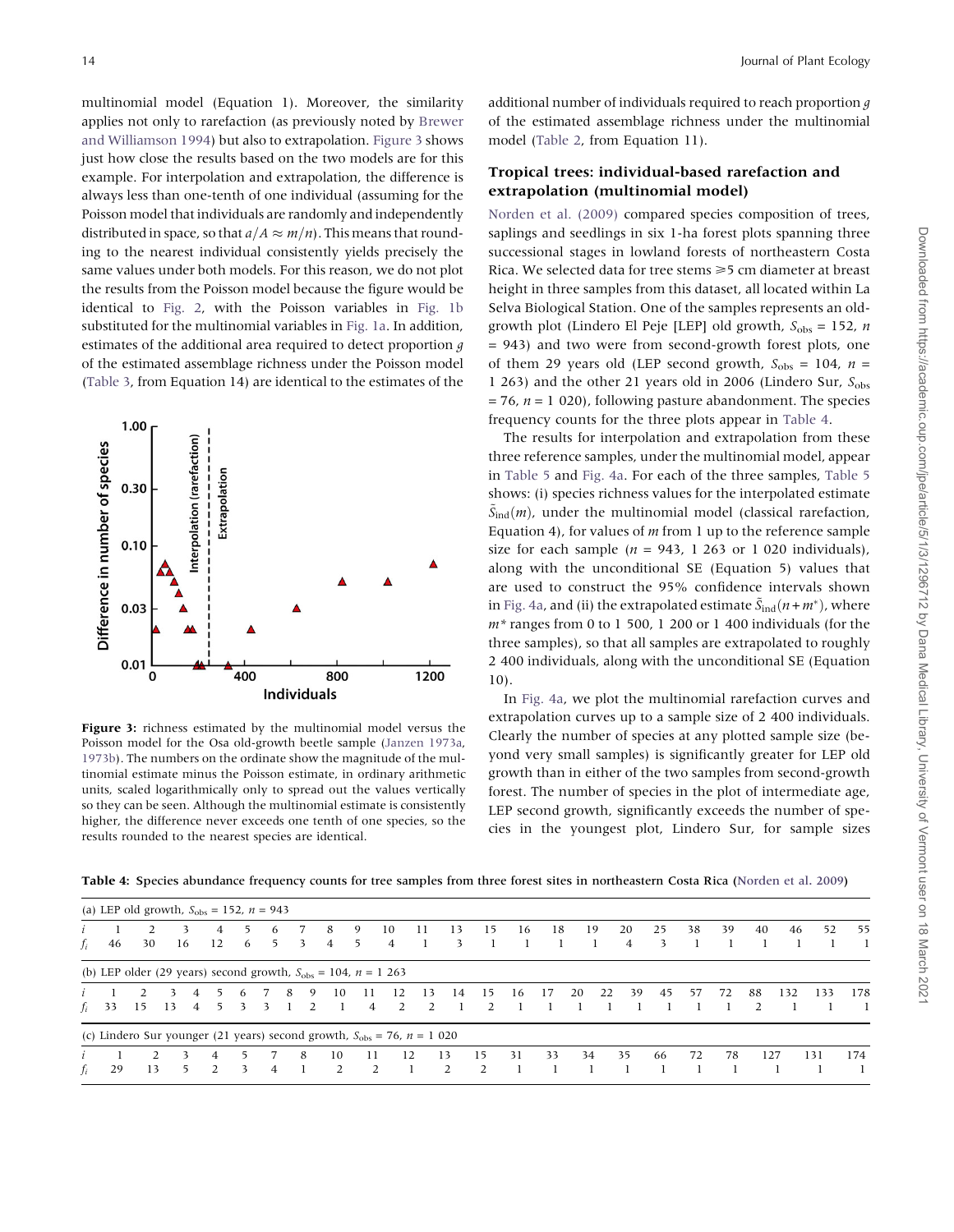<span id="page-14-0"></span>Table 5: Individual-based interpolation and extrapolation, under the multinomial model, for tree samples from three forest sites in northeastern Costa Rica ([Norden et al. 2009](#page-20-0))

| Rarefaction |                                                        |      | Extrapolation |                          |       |
|-------------|--------------------------------------------------------|------|---------------|--------------------------|-------|
| m           | $\tilde{S}_{ind}(m)$                                   | SE   | $m^*$         | $\tilde{S}_{ind}(n+m^*)$ | SE    |
|             | (a) LEP old growth, $S_{\text{obs}} = 152$ , $n = 943$ |      |               |                          |       |
| 1           | 1.00                                                   | 0.00 | $\mathbf{0}$  | 152.00                   | 5.35  |
| 20          | 16.72                                                  | 1.82 | 100           | 156.56                   | 5.55  |
| 40          | 28.88                                                  | 2.72 | 200           | 160.53                   | 5.79  |
| 60          | 38.51                                                  | 3.24 | 300           | 163.98                   | 6.08  |
| 80          | 46.57                                                  | 3.59 | 400           | 166.99                   | 6.42  |
| 100         | 53.54                                                  | 3.84 | 500           | 169.61                   | 6.79  |
| 200         | 79.28                                                  | 4.46 | 600           | 171.90                   | 7.18  |
| 300         | 96.99                                                  | 4.69 | 700           | 173.88                   | 7.59  |
| 400         | 110.49                                                 | 4.81 | 800           | 175.61                   | 8.00  |
| 500         | 121.32                                                 | 4.88 | 900           | 177.12                   | 8.40  |
| 600         | 130.28                                                 | 4.96 | 1 000         | 178.43                   | 8.80  |
| 700         | 137.83                                                 | 5.04 | 1 100         | 179.57                   | 9.18  |
| 800         | 144.28                                                 | 5.15 | 1 200         | 180.57                   | 9.55  |
| 900         | 149.84                                                 | 5.28 | 1 300         | 181.43                   | 9.89  |
| 943         | 152.00                                                 | 5.35 | 1 400         | 182.19                   | 10.22 |
|             |                                                        |      | 1 500         | 182.84                   | 10.52 |

| (b) LEP older (29 years) second growth, $S_{\text{obs}} = 104$ , $n = 1263$ |        |      |              |        |      |  |  |  |  |  |
|-----------------------------------------------------------------------------|--------|------|--------------|--------|------|--|--|--|--|--|
| 1                                                                           | 1.00   | 0.00 | $\mathbf{0}$ | 104.00 | 5.19 |  |  |  |  |  |
| 20                                                                          | 12.96  | 2.17 | 100          | 106.52 | 5.33 |  |  |  |  |  |
| 40                                                                          | 20.14  | 2.72 | 200          | 108.87 | 5.49 |  |  |  |  |  |
| 60                                                                          | 25.62  | 3.02 | 300          | 111.05 | 5.66 |  |  |  |  |  |
| 80                                                                          | 30.25  | 3.24 | 400          | 113.08 | 5.86 |  |  |  |  |  |
| 100                                                                         | 34.30  | 3.43 | 500          | 114.97 | 6.08 |  |  |  |  |  |
| 200                                                                         | 49.47  | 3.99 | 600          | 116.73 | 6.31 |  |  |  |  |  |
| 300                                                                         | 59.92  | 4.25 | 700          | 118.37 | 6.56 |  |  |  |  |  |
| 400                                                                         | 67.94  | 4.40 | 800          | 119.89 | 6.83 |  |  |  |  |  |
| 500                                                                         | 74.50  | 4.50 | 900          | 121.31 | 7.11 |  |  |  |  |  |
| 600                                                                         | 80.06  | 4.58 | 1 000        | 122.63 | 7.39 |  |  |  |  |  |
| 700                                                                         | 84.88  | 4.65 | 1 100        | 123.86 | 7.69 |  |  |  |  |  |
| 800                                                                         | 89.14  | 4.73 | 1 200        | 125.00 | 7.99 |  |  |  |  |  |
| 900                                                                         | 92.93  | 4.81 |              |        |      |  |  |  |  |  |
| 1 000                                                                       | 96.35  | 4.90 |              |        |      |  |  |  |  |  |
| 1 100                                                                       | 99.46  | 5.00 |              |        |      |  |  |  |  |  |
| 1 200                                                                       | 102.32 | 5.11 |              |        |      |  |  |  |  |  |
| 1 263                                                                       | 104.00 | 5.19 |              |        |      |  |  |  |  |  |

|    |       |      |     | (c) Lindero Sur younger (21 years) second growth, $S_{obs} = 76$ , $n = 1020$ |      |
|----|-------|------|-----|-------------------------------------------------------------------------------|------|
| 1  | 1.00  | 0.00 | 0   | 76.00                                                                         | 4.76 |
| 20 | 11.51 | 2.19 | 100 | 78.72                                                                         | 4.95 |
| 40 | 17.08 | 2.68 | 200 | 81.22                                                                         | 5.16 |
| 60 | 21.16 | 2.94 | 300 | 83.50                                                                         | 5.40 |
| 80 | 24.52 | 3.12 | 400 | 85.59                                                                         | 5.66 |
|    |       |      |     |                                                                               |      |

| Rarefaction |                             |      | Extrapolation |                         |      |  |  |  |
|-------------|-----------------------------|------|---------------|-------------------------|------|--|--|--|
| m           | $\tilde{S}_{\text{ind}}(m)$ | SE   | $m^*$         | $S_{\text{ind}}(n+m^*)$ | SЕ   |  |  |  |
| 100         | 27.41                       | 3.26 | 500           | 87.51                   | 5.95 |  |  |  |
| 200         | 38.15                       | 3.65 | 600           | 89.26                   | 6.25 |  |  |  |
| 300         | 45.72                       | 3.83 | 700           | 90.87                   | 6.58 |  |  |  |
| 400         | 51.77                       | 3.95 | 800           | 92.34                   | 6.91 |  |  |  |
| 500         | 56.90                       | 4.05 | 900           | 93.69                   | 7.26 |  |  |  |
| 600         | 61.41                       | 4.16 | 1 000         | 94.92                   | 7.61 |  |  |  |
| 700         | 65.44                       | 4.28 | 1 100         | 96.05                   | 7.97 |  |  |  |
| 800         | 69.09                       | 4.42 | 1 200         | 97.09                   | 8.33 |  |  |  |
| 900         | 72.40                       | 4.56 | 1 300         | 98.03                   | 8.68 |  |  |  |
| 1 000       | 75.43                       | 4.73 | 1 400         | 98.90                   | 9.03 |  |  |  |
| 1 0 2 0     | 76.00                       | 4.76 |               |                         |      |  |  |  |

between 500 and 1 600 individuals, based conservatively on non-overlapping confidence intervals. Due to the prevalence of rare species in old-growth tropical forests and widespread dispersal limitation of large-seeded animaldispersed species, tree species richness is slow to recover during secondary succession and may require many decades to reach old-growth levels, even under conditions favorable to regeneration.

#### Tropical ants: sample-based rarefaction and extrapolation for incidence data (Bernoulli product model)

[Longino and Colwell \(2011\)](#page-19-0) sampled ants at several elevations on the Barva Transect, a 30-km continuous gradient of wet forest on Costa Rica's Atlantic slope. For this example, we use results from five sites, at 50-, 500-, 1 070-, 1 500- and 2 000-m elevation, to illustrate sample-based rarefaction and extrapolation. The sampling unit consisted of all worker ants extracted from a  $1-m^2$  forest floor plot, applying a method called 'mini-Winkler extraction'. Because ants are colonial and the colony is the unit of reproduction, scoring each sampling unit for presence or absence of each species makes more sense than using abundance data [\(Gotelli et al. 2011](#page-19-0)). A sample-by-species incidence matrix was therefore produced for each of the five sites. The incidence frequency counts for the five sites appear in [Table 6](#page-16-0).

The results for sample-based interpolation and extrapolation from these five sites (at five elevations), under the Bernoulli product model, appear in [Table 7](#page-17-0) and [Fig. 4b](#page-15-0). For each of the five samples, [Table 7](#page-17-0) shows: (i) values for the interpolated estimate  $\tilde{S}_{sample}(t)$ , under the Bernoulli product model (Equation 17), for values of  $t$  from 1 up to the reference sample size T for each elevation ( $T = 599$ , 230, 150, 200, 200 sampling units), along with the unconditional SE values ([Colwell](#page-19-0) [et al. 2004](#page-19-0), their Equation 6) that are used to construct the 95% confidence intervals shown in [Fig. 4b](#page-15-0); and (ii) the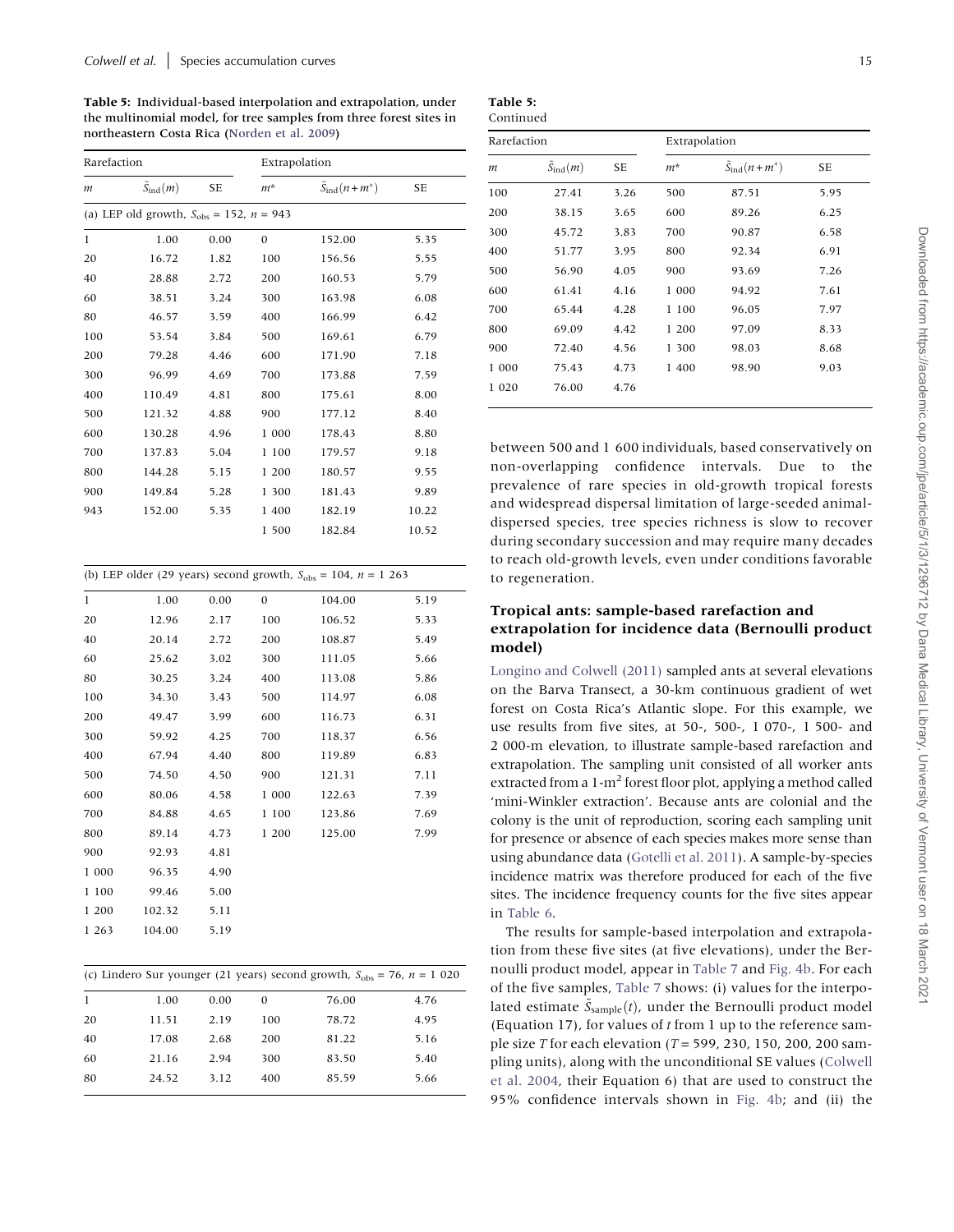<span id="page-15-0"></span>

Figure 4: (a) individual-based interpolation (rarefaction) and extrapolation from three reference samples (filled black circles) from 1-ha tree plots in northeastern Costa Rica ([Norden et al. 2009\)](#page-20-0) under the multinomial model, with 95% unconditional confidence intervals. Species richness in the old-growth plot (LEP old growth, shown in red) consistently exceeds the richness in second-growth plot, LEP second growth (29 years old, shown in green) and Lindero Sur second growth (21 years old, shown in blue). Richness in LEP (green) significantly exceeds richness in Lindero Sur (blue) for sample sizes between 500 and 1 600 individuals, based conservatively on non-overlapping confidence intervals. (b) Sample-based interpolation (rarefaction) and extrapolation for reference samples (filled black circles) for ground-dwelling ants from five elevations on the Barva Transect in northeastern Costa Rica [\(Longino and Col](#page-19-0)[well 2011](#page-19-0)) under the Bernoulli product model, with 95% unconditional confidence intervals. Because each sampling unit is a  $1-m^2$ plot, what Fig. 4b plots on the 'species' axis are actually estimates of species density, the number of species in multiples of a 1-m<sup>2</sup> area. (See the Discussion for information on approximating species richness from species density.) Maximum species density is found at the 500-m elevation site, consistently exceeding the species density at both higher and lower elevations. Species density drops significantly with each increase in elevation above 500 m, based conservatively on non-overlapping confidence intervals.

extrapolated estimate  $\tilde{S}_{\text{sample}}(T + t^*)$ , where  $t^*$  ranges from 401 to 800 sampling units, to extrapolate all elevations to 1 000 sampling units (Equation 18), along with the unconditional SE (Equation 19).

#### DISCUSSION

In this paper, we developed a unified theoretical and notational framework for modeling and analyzing the effects on observed species richness of the number of individuals sampled or the number of sampling units examined in the context of a single, quantitative, multispecies sample (an abundance reference sample) or a single set of incidence frequencies for species among sampling units (an incidence reference sample). We compared three statistically distinct models, one based on the multinomial distribution, for counts of individuals ([Fig. 1a\)](#page-4-0), the second based on the Poisson distribution, for proportional areas [\(Fig. 1b\)](#page-4-0), and the third based on a Bernoulli product distribution, for incidence frequencies among sampling units [\(Fig. 1c](#page-4-0)).

For interpolation to samples smaller than the reference sample, these correspond to classical rarefaction ([Hurlbert](#page-19-0) [1971](#page-19-0)), Coleman rarefaction [\(Coleman 1981](#page-19-0)) and samplebased rarefaction [\(Colwell et al. 2004](#page-19-0)). For the first time, we have linked these well-known interpolation approaches with recent sampling-theoretic extrapolation approaches, under both the multinomial model ([Shen et al. 2003](#page-20-0)) and the Poisson model ([Chao and Shen 2004\)](#page-19-0), as well as to methods for predicting the number of additional individuals (multinomial model, [Chao et al. 2009\)](#page-19-0) or the amount of additional area (Poisson model, [Chao and Shen 2004\)](#page-19-0) needed to reach a specified proportion of estimated asymptotic richness. For the Bernoulli product model, we have developed new estimators, using a similar approach, for sample-based extrapolation ([Fig. 1c](#page-4-0)). The fundamental statistics for all these estimators are the abundance frequency counts  $f_k$ —the number of species each represented by exactly  $X_i = k$  individuals in a reference sample (e.g. [Tables 1](#page-9-0) and [4\)](#page-13-0)—for individual-based models, or the incidence frequency counts  $Q_k$ —the number of species that occurred in exactly  $Y_i = k$  sampling units (e.g. [Table](#page-16-0) [6](#page-16-0))—for sample-based models.

This novel integration of mathematically distinct approaches allowed us to link interpolated (rarefaction) curves and extrapolated curves to plot a unified species accumulation curve for empirical examples ([Figs 2](#page-10-0) and 4). Perhaps the most surprising (and satisfying) result is how smoothly the interpolated and extrapolated moieties of the curve come together at the reference sample, in all examples we have investigated. The remarkable degree of concordance between multinomial and Poisson estimators (e.g. [Fig. 3\)](#page-13-0), not only for interpolation (as anticipated by [Brewer and Williamson \[1994\]](#page-19-0) and [Colwell and Coddington](#page-19-0) [\[1994\]\)](#page-19-0) but also for extrapolation (as first shown here), was a second surprise, although the two models are closely related, as discussed earlier. We see little reason, for individual-based data, to recommend computing estimators based on one model over the other (although Coleman curves are computationally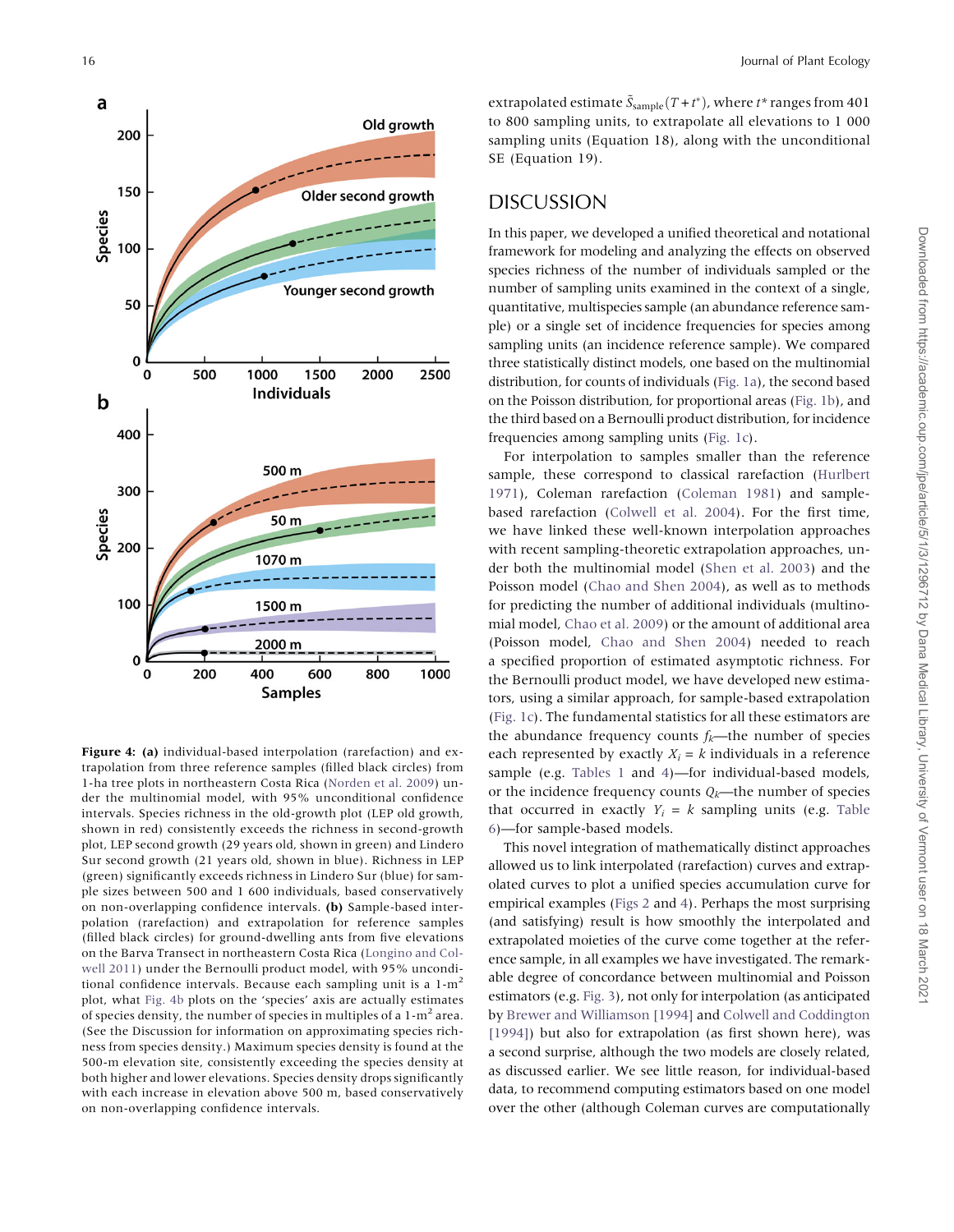(b) Elevation 500 m,  $S_{\rm obs} = 241$ ,  $T = 230$ 

i

Elevation 1 070 m,  $S_{\rm obs} = 122$ ,  $T = 150$ (c) Elevation 1 070 m,  $S_{\text{obs}} = 122$ ,  $T = 150$  $\widehat{\mathbf{C}}$ 

 $T=200\,$ (d) Elevation 1 500 m,  $S_{obs} = 56$ ,  $T = 200$  $= 56,$  $S_{\rm obs}$ : (d) Elevation 1 500 m,

| 200                       | 80             |   |
|---------------------------|----------------|---|
|                           | 59             |   |
| $= 14, T$                 | $\frac{34}{3}$ |   |
|                           | 23             |   |
| $S_{obs}$                 | $\overline{0}$ |   |
| $\vec{E}$                 |                |   |
| $_{00}$<br>$\overline{C}$ | $^{13}$        |   |
|                           | $\infty$       | Ń |
|                           |                |   |
| Elevation                 |                |   |
|                           |                |   |
|                           |                |   |
| $\bar{\rm e}$             |                | ä |

<span id="page-16-0"></span>less demanding than classical rarefaction), and no reason whatsoever to compute both.

The ability to link rarefaction curves with their corresponding extrapolated richness curves, complete with unconditional confidence intervals, helps to solve one of most frustrating limitations of traditional rarefaction: 'throwing away' much of the information content of larger samples, in order to standardize comparisons with the smallest sample in a group of samples being compared. The ant dataset ([Fig. 4b](#page-15-0)) [\(Longino](#page-19-0) [and Colwell 2011\)](#page-19-0), which spans an elevation gradient from lowland rainforest at 50-m elevation to montane cloud forest at 2 000 m, is an excellent example. Typical of tropical mountains, ants are scarce and represent few species above  $\sim$ 1 500 m on this transect. Datasets range from 200 sampling units (with only 270 incidences) at the 2 000 m site, up to 599 sampling units (with 5 346 incidences) at the 50-m site. (Each incidence is the occurrence of one species in one sampling unit.)

Because each sampling unit is a  $1-m^2$  plot, in the ant study, what [Fig. 4b](#page-15-0) plots on the 'species' axis are actually estimates of ant species density (species per area) at multiples of  $1\text{-m}^2$  spatial scale. To convert the plot to approximations of species richness for the local assembly at each elevation, the curves could be rescaled from 'samples' to 'incidences' for each elevation separately and replotted together on a new graph with 'incidences' as the X-axis [\(Longino and Colwell 2011\)](#page-19-0). Rescaling to incidences can also be useful for any organisms that, like ants, live colonially or that cannot be counted individually (e.g. multiple stems of stem-sprouting plants or cover-based vegetation data).

The same approach to approximating species richness is recommended, but with re-scaling to individuals instead of incidences, for rarefaction of sample-based abundance datasets. For these datasets, abundances can first be converted to incidences (presence or absence) before applying incidencebased rarefaction. Then, differences in density (the number of individuals per sampling unit) among datasets can be accounted for by rescaling the X-axis of sample-based rarefaction and extrapolation curves to individuals ([Chazdon et al.](#page-19-0) [1998](#page-19-0) ; [Gotelli and Colwell 2001](#page-19-0) , [2011](#page-19-0) ; [Norden et al. 2009\)](#page-20-0). With rescaling to individuals, however, strong among-sample differences in dominance can produce misleading results.

Analytical methods (classical rarefaction and Coleman rarefaction) have existed for decades for estimating the number of species in a subset of samples from an individual-based dataset. Confidence intervals for those estimates have always been based on conditional variances because unconditional variances for individual-based classical rarefaction and Coleman curves have until now remained elusive. Suppose we wish to compare two reference samples differing in number of individuals, with sample  $Y$  larger than sample  $X$ . The two samples may be drawn from either the same assemblage or from two different assemblages. The conditional variance of the larger sample Y is appropriate for answering the question: 'Is the number of species recorded in the smaller sample, X,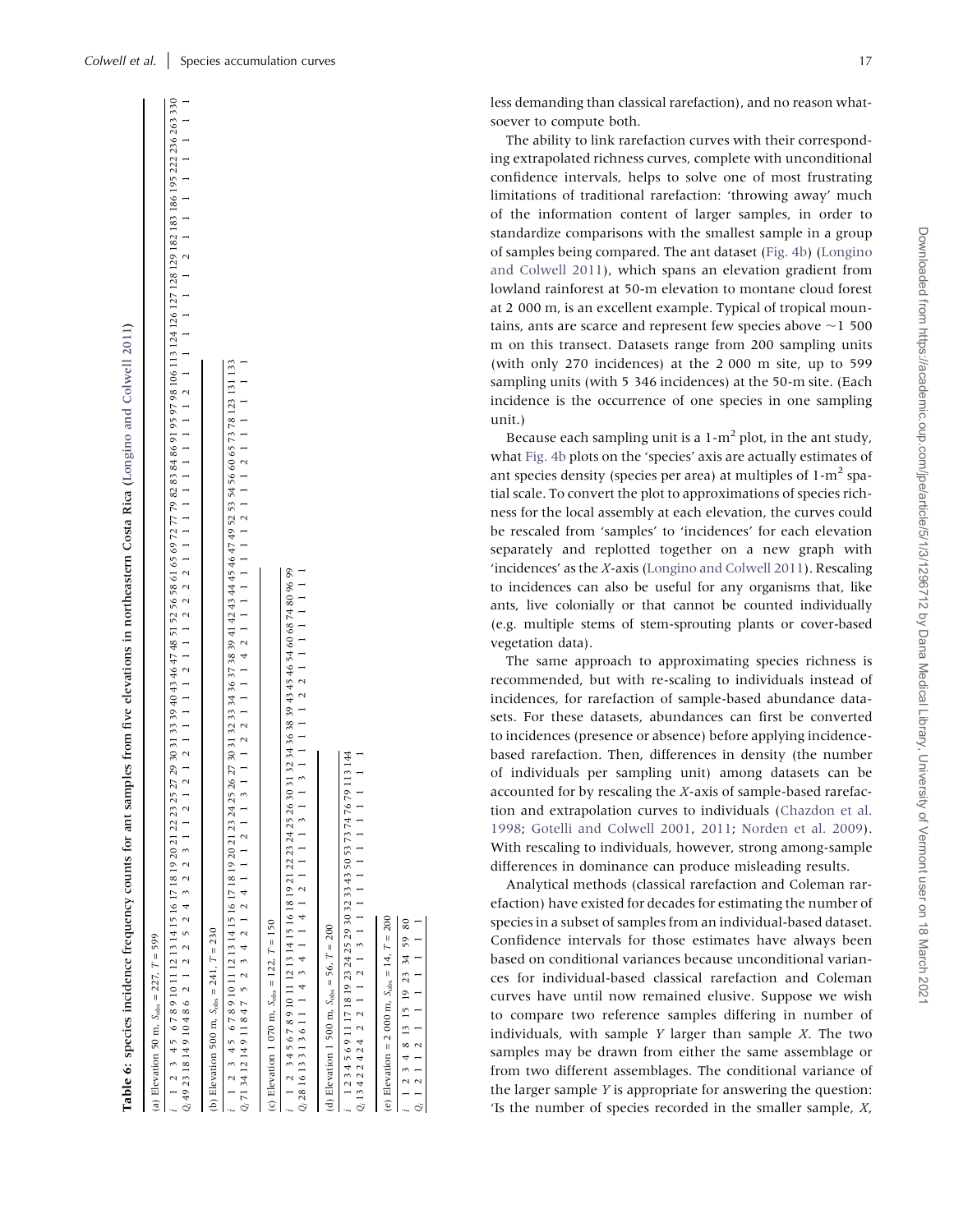<span id="page-17-0"></span>Table 7: sample-based interpolation, extrapolation and prediction of number of additional sampling units required to reach  $gS_{est}$ , under the multinomial product model, for ant samples from five elevations in northeastern Costa Rica [\(Longino and](#page-19-0) [Colwell 2011\)](#page-19-0)

| Rarefaction |                                   |          |          | Extrapolation                                             |            | Sampling units prediction |                 |  |  |
|-------------|-----------------------------------|----------|----------|-----------------------------------------------------------|------------|---------------------------|-----------------|--|--|
| t           | $\tilde{S}_{\text{sample}}(t)$ SE |          | $t^*$    | $\tilde{S}_{\text{sample}}(T + t^*)$ SE                   |            | $\mathfrak{g}$            | $\tilde{t}^*_g$ |  |  |
|             |                                   |          |          | (a) Elevation 50 m, $S_{\text{obs}} = 227$ , $T = 599$    |            |                           |                 |  |  |
| l           | 9.98                              | 1.27     | 0        | 227.00                                                    | 6.51       | 0.82                      | 23.29           |  |  |
| 50          | 109.64                            | 6.17     | 100      | 234.57                                                    | 6.81       | 0.86                      | 183.50          |  |  |
| 100         | 140.09                            | 6.39     | 200      | 241.03                                                    | 7.24       | 0.90                      | 398.00          |  |  |
| 150         | 159.30                            | 6.41     | 300      | 246.56                                                    | 7.79       | 0.94                      | 723.65          |  |  |
| 200         | 173.30                            | 6.37     | 400      | 251.29                                                    | 8.43       | 0.98                      | 1424.02         |  |  |
| 250         | 184.27                            | 6.33 401 |          | 251.33                                                    | 8.44       |                           |                 |  |  |
| 300         | 193.23                            | 6.30     |          |                                                           |            |                           |                 |  |  |
| 350         | 200.79                            | 6.28     |          |                                                           |            |                           |                 |  |  |
| 400         | 207.32                            | 6.27     |          |                                                           |            |                           |                 |  |  |
| 450         | 213.06                            | 6.29     |          |                                                           |            |                           |                 |  |  |
| 500         | 218.19                            | 6.34     |          |                                                           |            |                           |                 |  |  |
| 550         | 222.83                            | 6.41     |          |                                                           |            |                           |                 |  |  |
|             | 599 227.00                        | 6.51     |          |                                                           |            |                           |                 |  |  |
|             |                                   |          |          | (b) Elevation 500 m, $S_{\text{obs}} = 241$ , $T = 230$   |            |                           |                 |  |  |
| l           | 12.80                             | 1.42     | 0        | 241.00                                                    | 7.52       | 0.82                      | 63.33           |  |  |
| 20          | 98.96                             | 6.03     | 100      | 266.19                                                    | 8.93       | 0.86                      | 123.55          |  |  |
| 40          | 132.85                            | 6.57     | 200      | 282.78                                                    | 11.08      | 0.90                      | 204.17          |  |  |
| 60          | 155.08                            | 6.76     | 300      | 293.71                                                    | 13.45      | 0.94                      | 326.56          |  |  |
| 80          | 171.85                            | 6.84     | 400      | 300.91                                                    | 15.64      | 0.98                      | 589.79          |  |  |
| 100         | 185.42                            | 6.88     | 500      | 305.65                                                    | 17.49      |                           |                 |  |  |
| 120         | 196.90                            | 6.92     | 600      | 308.78                                                    | 18.97      |                           |                 |  |  |
| 140         | 206.90                            | 6.97     | 700      | 310.84                                                    | 20.11      |                           |                 |  |  |
| 160         | 215.80                            | 7.04     |          | 770 311.84                                                | 20.75      |                           |                 |  |  |
| 180         | 223.83                            | 7.14     |          |                                                           |            |                           |                 |  |  |
| 200         | 231.15                            | 7.27     |          |                                                           |            |                           |                 |  |  |
|             | 230 241.00                        | 7.52     |          |                                                           |            |                           |                 |  |  |
|             |                                   |          |          | (c) Elevation 1 070 m, $S_{\text{obs}} = 122$ , $T = 150$ |            |                           |                 |  |  |
| 1           | 11.53                             | 1.51     | 0        | 122.00                                                    | 4.50       | 0.84                      | 5.06            |  |  |
| 20          | 68.06                             | 4.59     | 100      | 135.00                                                    | 5.95       | 0.86                      | 22.53           |  |  |
| 40          | 85.18                             | 4.57     | 200      | 141.06                                                    | 8.00       | 0.88                      | 42.71           |  |  |
| 60          | 95.91                             |          | 4.44 300 | 143.88                                                    |            | 9.63 0.90                 | 66.57           |  |  |
|             | 80 103.97                         |          |          | 4.36 400 145.19                                           | 10.69 0.92 |                           | 95.77           |  |  |
|             | 100 110.41                        |          |          | 4.34 500 145.80                                           | 11.32 0.94 |                           | 133.42          |  |  |
| 120         | 115.68                            | 4.37 600 |          | 146.09                                                    | 11.67 0.96 |                           | 186.49          |  |  |
| 140         | 120.07                            | 4.44 700 |          | 146.22                                                    | 11.87 0.98 |                           | 277.20          |  |  |
| 150         | 122.00                            | 4.50 800 |          | 146.28                                                    | 11.97      |                           |                 |  |  |
|             |                                   |          | 850      | 146.30                                                    | 12.00      |                           |                 |  |  |
|             |                                   |          |          | (d) Elevation 1 500 m, $S_{\text{obs}} = 56$ , $T = 200$  |            |                           |                 |  |  |
| l           | 5.85                              | 1.17     | 0        | 56.00                                                     | 3.91       | 0.74                      | 15.70           |  |  |
| 20          | 31.68                             | 3.49     | 100      | 61.58                                                     | 4.61       | 0.78                      | 69.80           |  |  |
| 40          | 38.64                             | 3.65     | 200      | 65.68                                                     | 5.74       | 0.82                      | 134.79          |  |  |
| 60          | 42.71                             | 3.68     | 300      | 68.70                                                     | 7.10       | 0.86                      | 216.19          |  |  |
|             |                                   |          |          |                                                           |            |                           |                 |  |  |

Table 7: Continued

|     | Rarefaction                     |          | Extrapolation                           |            | Sampling units prediction |                 |  |  |  |
|-----|---------------------------------|----------|-----------------------------------------|------------|---------------------------|-----------------|--|--|--|
| t   | $S_{\text{sample}}(t)$ SE $t^*$ |          | $\tilde{S}_{\text{sample}}(T + t^*)$ SE |            | $\mathfrak{q}$            | $\tilde{t}_g^*$ |  |  |  |
| 80  | 45.65                           | 3.69 400 | 70.91                                   |            | 8.50 0.90                 | 325.16          |  |  |  |
| 100 | 47.98                           | 3.69 500 | 72.53                                   |            | 9.82 0.94                 | 490.60          |  |  |  |
| 120 | 49.94                           | 3.70 600 | 73.72                                   | 11.00 0.98 |                           | 846.42          |  |  |  |
| 140 | 51.67                           | 3.73 700 | 74.60                                   | 12.01      |                           |                 |  |  |  |
| 160 | 53.22                           | 3.77 800 | 75.24                                   | 12.87      |                           |                 |  |  |  |
| 180 | 54.66                           | 3.83     |                                         |            |                           |                 |  |  |  |
| 200 | 56.00                           | 3.91     |                                         |            |                           |                 |  |  |  |
|     |                                 |          |                                         |            |                           |                 |  |  |  |

| (e) Elevation 2 000 m, $S_{obs} = 14$ , $T = 200$ |       |          |              |       |           |       |
|---------------------------------------------------|-------|----------|--------------|-------|-----------|-------|
| 1                                                 | 1.36  | 0.43     | $\mathbf{0}$ | 14.00 | 0.49 0.99 | 28.00 |
| 20                                                | 8.60  | 1.25 100 |              | 14.21 | 0.63      |       |
| 40                                                | 10.59 | 1.12 200 |              | 14.24 | 0.70      |       |
| 60                                                | 11.62 | 0.95 300 |              | 14.25 | 0.72      |       |
| 80                                                | 12.31 | 0.82 400 |              | 14.25 | 0.73      |       |
| 100                                               | 12.81 | 0.70 500 |              | 14.25 | 0.73      |       |
| 120                                               | 13.19 | 0.62 600 |              | 14.25 | 0.73      |       |
| 140                                               | 13.49 | 0.56 700 |              | 14.25 | 0.73      |       |
| 160                                               | 13.71 | 0.52 800 |              | 14.25 | 0.73      |       |
| 180                                               | 13.88 | 0.50     |              |       |           |       |
| 200                                               | 14.00 | 0.49     |              |       |           |       |
|                                                   |       |          |              |       |           |       |

The extrapolation is extended to 1 000 samples for each elevation.

statistically different from the richness of a random sample of the same size drawn from the larger reference sample, Y ? ' (The conditional variance of sample  $X$  is zero for the full sample.) In contrast, ecologists would usually prefer to answer the question, 'Are the numbers of species recorded in samples X and Y statistically different from the richness of random samples, matching the smaller sample  $X$  in number of individuals, from the assemblage or assemblages they represent?' ([Simberloff 1979](#page-20-0)). The latter question requires an estimate of the unconditional variance for both samples. We present, for the first time, simple and explicit variance estimators for both fixed size (multinomial, Equation 5) and random-size (Poisson, Equation 7) individual-based rarefaction models, and we extend the potential for statistical comparison beyond the size of reference samples by extrapolation.

Even when based on unconditional variances, the use of confidence intervals to infer statistical significance (or lack of it) between samples is not straightforward. In general, lack of overlap between 95% confidence intervals (mean plus or minus 1.96 SE) does indeed guarantee significant difference in means at  $P \le 0.05$ , but this condition is overly conservative: samples from normal distributions at the  $P = 0.05$  threshold have substantially overlapping 95% confidence intervals. [Payton et al. \(2004\)](#page-20-0) show that, for samples from two normal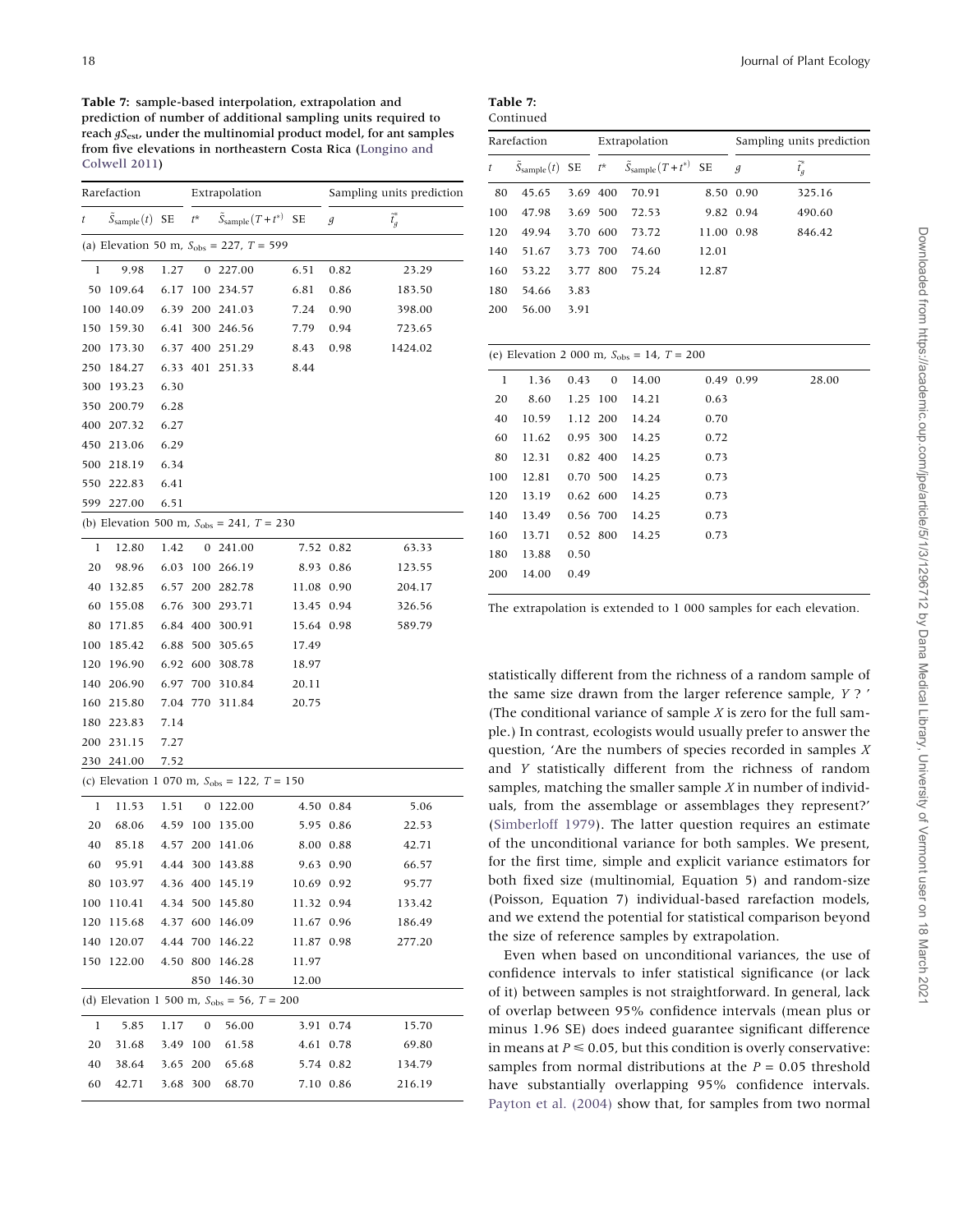distributions with approximately equal variances, overlap or non-overlap of 84% confidence intervals (mean plus or minus 1.41 SE) provide a more appropriate rule of thumb for inferring a difference of mean at  $P = 0.05$ , and this approach has been suggested by two of us for comparing unconditional confidence intervals around rarefaction curves [\(Gotelli and](#page-19-0) [Colwell 2011\)](#page-19-0). Unfortunately, the statisticians among us (A.C., C.X.M. and S.-Y.L.) doubt that this approach is likely to be accurate for the confidence intervals around rarefaction (or extrapolation) curves, so the matter of a simple method must be left for further study. Meanwhile, non-overlap of 95% confidence intervals constructed from our unconditional variance estimators can be used as a simple but conservative criterion of statistical difference. [Mao and Li \(2009\)](#page-20-0) developed a mathematically complicated method for comparing entire rarefaction curves, but it has so far been little used.

All our examples (Tables 2, 3, 5 and 7; [Figs 2](#page-10-0) and [4\)](#page-15-0) reveal that the unconditional variance increases sharply with sample size for extrapolated curves, and thus, the confidence interval expands accordingly. As with any extrapolation, the estimate becomes more uncertain the further it is extended away from the reference sample. As a consequence, confidence intervals that do not overlap at moderate sample sizes may do so at larger sample sizes, even if the extrapolated curves are not converging. An example of this phenomenon can be seen in the lower two curves of [Fig. 4a](#page-15-0). We would suggest that extrapolation is reliable, at most, only up to a tripling of the reference sample size, or more conservatively, a doubling of sample size. We have carried out simulations to investigate the performance of the unconditional variance estimators (Equations5, 7, 10 and 13). The proposed unconditional variances perform satisfactorily when sample size is relatively large because they were derived by an asymptotic approach (i.e. assuming the sample size is large). When sample size is not sufficiently large, the unconditional variances tend to overestimate and, thus, produce a conservative confidence interval. For small samples, we suggest estimating variance by non-parametric bootstrapping.

Under all three of the models we discuss, all our estimators for extrapolated richness, as well as all our unconditional variance estimators, require an estimate of asymptotic species richness for the assemblage sampled. For this reason, the accuracy of our extrapolation and variance estimators is of course dependent upon the accuracy of the asymptotic richness estimates they rely upon. However, if and when better estimators of assemblage richness become available, they can simply be plugged into our equations wherever  $S_{est}$ ,  $\hat{f}_0$ , or  $\hat{Q_0}$  appear in our equations.

Under the Poisson model, individual-based rarefaction curves and species accumulation curves, because they rely on area, assume that individuals are randomly distributed in space, within and between species. The multinomial model can be viewed as having the same assumption, or alternatively, may be viewed as assuming that species need not be randomly distributed, but that individuals have been recorded randomly without regard to their position in space. Neither assumption is realistic for a practical study of any natural assemblage, which routinely exhibit spatial aggregation within species, as well as spatial patterning in association and dissociation between species. All such violations of the assumptions of spatial randomness lead to an overestimation of richness for a given number of individuals or a given amount of accumulated space, compared with what richness would be for actual smaller or larger samples [\(Chazdon et al. 1998](#page-19-0); [Colwell and Coddington 1994](#page-19-0); [Kobayashi 1982](#page-19-0)).

Sample-based approaches (e.g. estimators based on the Bernoulli product model), using replicated incidence data (or sample-based abundance data converted to incidence), perform better in this regard as they retain some aspects of the spatial (or temporal) structure of assemblages ([Colwell](#page-19-0) [et al. 2004;](#page-19-0) [Gotelli and Colwell 2001;](#page-19-0) [Smith et al. 1985](#page-20-0)), although sampling designs are nonetheless critical to avoiding bias from spatial structure ([Collins and Simberloff 2009](#page-19-0); [Chiarucci et al. 2009\)](#page-19-0). It may at first appear paradoxical that a simple list of incidence frequencies (e.g. [Table 6](#page-16-0)) retains any information on the spatial structure of the biological populations sampled. But consider two equally abundant species in the same assemblage, one with a very patchy spatial distribution and the other with all individuals distributed independently and at random. With individual-based rarefaction, the two species will be indistinguishable. In a sample-based study of the same assemblage, however, the aggregated species will generally have a lower incidence frequency (since many individuals will end up some samples and none in others) than the randomly distributed species. While accounting for within-species aggregation, however, sample-based rarefaction is blind to interspecific association or dissociation [\(Colwell et al.](#page-19-0) [2004](#page-19-0), their [Table 2\)](#page-11-0).

When sample-based (replicate) data are not available, the individual-based methods we present here can be applied, with the understanding that spatial structure is ignored. To model species aggregation explicitly, the current models could be extended to a negative binomial model (a generalized form of our Poisson model; [Kobayashi 1982](#page-19-0), [1983](#page-19-0)) and to a multivariate negative binomial model (a generalized form of our multinomial) model. Extra parameters that describe spatial aggregation would need to be introduced in the generalized model, and thus, statistical inference would become more complicated.

We plan to implement the rarefaction and extrapolation estimators discussed in this paper in the freeware applications EstimateS [\(Colwell 2011\)](#page-19-0) and in iNEXT [\(http://chao.stat.](http://chao.stat.nthu.edu.tw/softwareCE.html) [nthu.edu.tw/softwareCE.html\)](http://chao.stat.nthu.edu.tw/softwareCE.html).

## FUNDING

US National Science Foundation (DEB 0639979 and DBI 0851245 to R.K.C.; DEB-0541936 to N.J.G.; DEB-0424767 and DEB-0639393 to R.L.C.; DEB-0640015 to J.T.L.); the US Department of Energy (022821 to N.J.G.); the Taiwan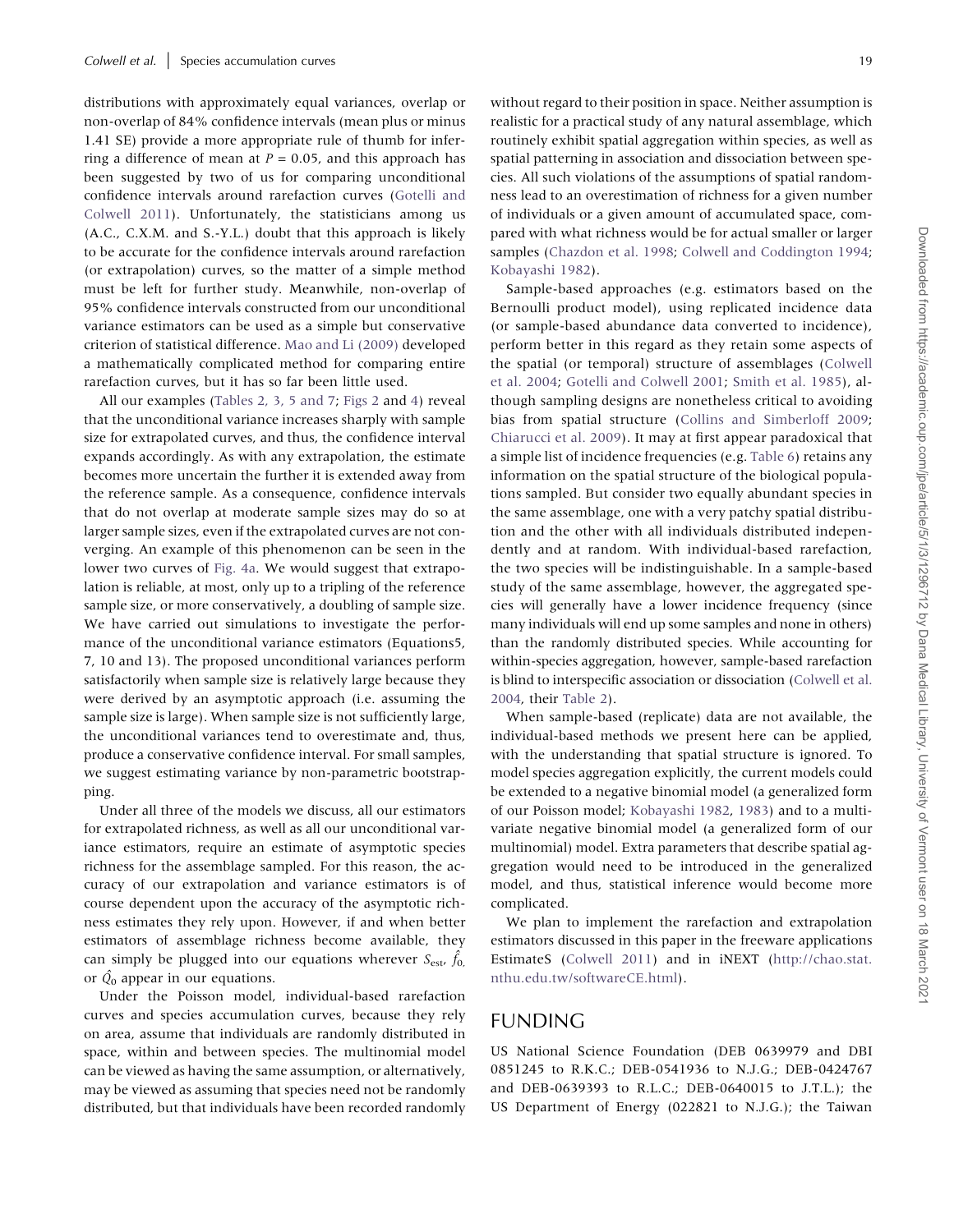<span id="page-19-0"></span>National Science Council (97-2118-M007-MY3 to A.C.); and the University of Connecticut Research Foundation (to R.L.C.).

## ACKNOWLEDGEMENTS

We are grateful to Fangliang He and Sun Yat-sen University for the invitation to contribute this paper to a special issue of JPE and to an anonymous reviewer for helpful comments. Conflict of interest statement. None declared.

## REFERENCES

- Brewer A, Williamson M (1994) A new relationship for rarefaction. Biodiversity Conserv 3:373–9.
- Burnham KP, Overton WS (1978) Estimation of the size of a closed population when capture probabilities vary among animals. Biometrika 65:625–33.
- Chao A (1984) Non-parametric estimation of the number of classes in a population. Scand J Stat 11:265-70.
- Chao A (1987) Estimating the population size for capture-recapture data with unequal catchability. Biometrics 43:783–91.
- Chao A (2005) Species estimation and applications. In: Kotz S, Balakrishnan N, Read CB, Vidakovic B (eds). Encyclopedia of Statistical Sciences, 2nd edn. New York: Wiley, 7907–16.
- Chao A, Colwell RK, Lin C-W, et al. (2009) Sufficient sampling for asymptotic minimum species richness estimators. Ecology 90: 1125–33.
- Chao A, Hwang W-H, Chen Y-C, et al.(2000) Estimating the number of shared species in two communities. Stat Sin 10:227–46.
- Chao A, Lee S-M (1992) Estimating the number of classes via sample coverage. J Am Stat Assoc 87:210–7.
- Chao A, Shen TJ (2004) Nonparametric prediction in species sampling. J Agric Biol Environ Stat 9:253–69.
- Chazdon RL, Colwell RK, Denslow JS, et al. (1998) Statistical methods for estimating species richness of woody regeneration in primary and secondary rain forests of NE Costa Rica. In: Dallmeier F, Comiskey JA (eds). Forest Biodiversity Research, Monitoring and Modeling: Conceptual Background and Old World Case Studies. Paris: Parthenon Publishing, 285–309.
- Chazdon RL, Colwell RK, Denslow JS. (1999) Tropical tree richness and resource-based niches. Science 285:1459.
- Chiarucci A, Bacaro G, Rocchini D, et al. (2008) Discovering and rediscovering the sample-based rarefaction formula in the ecological literature. Commun Ecol 9:121–3.
- Chiarucci A, Bacaro G, Rocchini D, et al. (2009) Spatially constrained rarefaction: incorporating the autocorrelated structure of biological communities into sample-based rarefaction. Commun Ecol 10: 209–14.
- Coleman BD (1981) On random placement and species-area relations. Math Biosci 54:191–215.
- Coleman BD, Mares MA, Willig MR, et al. (1982) Randomness, area, and species richness. Ecology 63:1121-33.
- Collins MD, Simberloff D (2009) Rarefaction and nonrandom spatial dispersion patterns. Environ Ecol Stat 16:89–103.
- Colwell RK (2011) Estimates: Statistical Estimation of Species Richness and Shared Species from Samples. Version 9. User's Guide and

application published at <http://purl.oclc.org/estimates> (13 November 2011, date last accessed).

- Colwell RK, Coddington JA (1994) Estimating terrestrial biodiversity through extrapolation. Philos Trans R Soc Lond B Biol Sci 345:101-18.
- Colwell RK, Mao CX, Chang J (2004) Interpolating, extrapolating, and comparing incidence-based species accumulation curves. Ecology 85:2717–27.
- Good IJ, Toulmin GH (1956) The number of new species, and the increase in population coverage, when a sample is increased. Biometrika 43:45.
- Gotelli NJ, Colwell RK (2001) Quantifying biodiversity: procedures and pitfalls in the measurement and comparison of species richness. Ecol Lett 4:379–91.
- Gotelli NJ, Colwell RK (2011) Estimating species richness. In: Magurran AE, McGill BJ (eds). Frontiers in Measuring Biodiversity. New York: Oxford University Press, 39–54.
- Gotelli NJ, Ellison AM, Dunn RR, et al. (2011) Counting ants (Hymenoptera: Formicidae): biodiversity sampling and statistical analysis for myrmecologists. Myrmecol News 15:13–9.
- Hayek L-A, Buzas MA (1997) Surveying Natural Populations. New York: Columbia University Press.
- Heck KL, Jr., van Belle G, Simberloff D (1975) Explicit calculation of the rarefaction diversity measurement and the determination of sufficient sample size. Ecology 56:1459-61.
- Hurlbert SH (1971) The nonconcept of species diversity: a critique and alternative parameters. Ecology 52:577-86.
- Janzen DH (1973a) Sweep samples of tropical foliage insects: description of study sites, with data on species abundances and size distributions. Ecology 54:659–86.
- Janzen DH (1973b) Sweep samples of tropical foliage insects: effects of seasons, vegetation types, elevation, time of day, and insularity. Ecology 54:687–708.
- Kobayashi S (1982) The rarefaction diversity measurement and the spatial distribution of individuals. Jpn J Ecol 32:255-8.
- Kobayashi S (1983) Another calculation for the rarefaction diversity measurement for different spatial distributions. Jpn J Ecol 33:101-2.
- Lawton JH, Bignell DE, Bolton B, et al. (1998) Biodiversity inventories, indicator taxa and effects of habitat modification in tropical forest. Nature 391:72–6.
- Lee S-M, Chao A (1994) Estimating population size via sample coverage for closed capture-recapture models. Biometrics 50:88–97.
- Lee TM, Sodhi NS, Prawiradilaga DM (2007) The importance of protected areas for the forest and endemic avifauna of Sulawesi (Indonesia). Ecol Appl 17:1727–41.
- Lehmann EL, Casella G (1998) Theory of Point Estimation, 2nd edn. New York: Springer-Verlag.
- Longino JT, Colwell RK (1997) Biodiversity assessment using structured inventory: capturing the ant fauna of a lowland tropical rainforest. Ecol Appl 7:1263–77.
- Longino JT, Colwell RK (2011) Density compensation, species composition, and richness of ants on a Neotropical elevational gradient. Ecosphere 2:art29.
- Mao CX, Colwell RK (2005) Estimation of species richness: mixture models, the role of rare species, and inferential challenges. Ecology 86:1143–53.
- Mao CX, Colwell RK, Chang J (2005) Estimating species accumulation curves using mixtures. Biometrics 61:433–41.